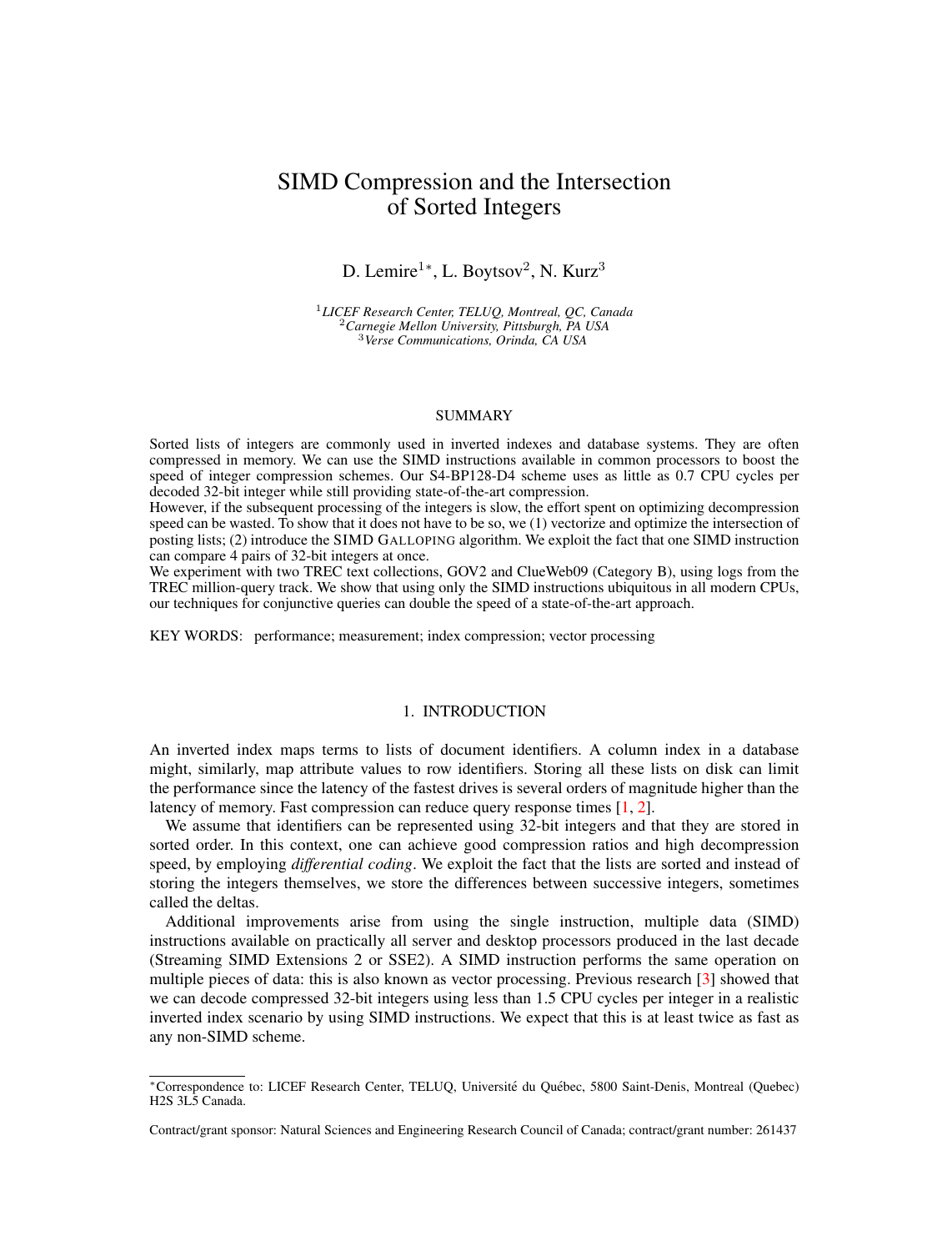One downside of differential coding is that decompression requires the computation of a *prefix sum* to recover the original integers [\[4\]](#page-25-3): given the delta values  $\delta_2, \delta_3, \ldots$  and an initial value  $x_1$ , we must compute  $x_1 + \delta_2$ ,  $x_1 + \delta_2 + \delta_3$ ,  $x_1 + \delta_2 + \delta_3 + \delta_4 + \ldots$  When using earlier non-SIMD compression techniques, the computational cost of the prefix sum might be relatively small, but when using faster SIMD compression, the prefix sum can account for up to half of the running time. Thankfully we can accelerate the computation of the prefix sum using SIMD instructions.

Our first contribution is to revisit the computation of the prefix sum. On 128-bit SIMD vectors, we introduce four variations exhibiting various speed/compression trade-offs, from the most common one, to the 4-wise approach proposed by Lemire and Boytsov [\[3\]](#page-25-2). In particular, we show that at the same compression ratios, vector (SIMD) decompression is much faster than scalar (non-SIMD) decompression. Maybe more importantly, we show that *integrating* the prefix sum with the unpacking can nearly double the speed. Some of our improved schemes can decompress more than one 32-bit integer per CPU cycle. We are not aware of any similar high speed previously reported, even accounting for hardware differences.

To illustrate that SIMD instructions can significantly benefit other aspects of an inverted index (or a database system), we consider the problem of computing conjunctive queries: e.g., finding all documents that contain a given set of terms. In some search engines, such conjunctive queries are the first, and, sometimes, the most expensive, step in query processing [\[5,](#page-25-4) [6\]](#page-25-5). Some categories of users, e.g., patent lawyers [\[7\]](#page-25-6), prefer to use complex Boolean queries—where conjunction is an important part of query processing.

Culpepper and Moffat showed that a competitive approach (henceforth HYB+M2) was to represent the longest lists as bitmaps while continuing to compress the short lists using differential coding [\[5\]](#page-25-4). To compute an intersection, the short lists are first intersected and then the corresponding bits in the bitmaps are read to finish the computation. As is commonly done, the short lists are intersected two-by-two starting from the two smallest lists: this is often called a Set-vs-Set or SvS processing. These intersections are typically computed using scalar algorithms. In fact, we are not aware of any SIMD intersection algorithm proposed for such problems on CPUs. Thus as our second contribution, we introduce new SIMD-based intersection algorithms for uncompressed integers that are up to twice as fast as competitive scalar intersection algorithms. By combining both the fast SIMD decompression and fast SIMD intersection, we can double the speed of the intersections on compressed lists.

We summarize our main contributions as follows:

- 1. We show that by combining SIMD unpacking and the prefix sum required by differential coding, we can improve decompression speed by up to  $90\%$ . We end up beating by about 30 % the previous best reported decompression speeds [\[3\]](#page-25-2).
- 2. We introduce a family of intersection algorithms to exploit commonly available SIMD instructions (V1, V3 and SIMD GALLOPING). They are often twice as fast as the best non-SIMD algorithms.
- 3. By combining our results, we nearly double the speed of a fast inverted index (HYB+M2) over realistic data and queries—on standard PC processors.

To ease reproducibility, we make all of the software and data sets publicly available, including the software to process the text collections and generate query mappings (see  $\S 7.1$  $\S 7.1$  and  $\S 7.3$ ).

## 2. RELATED WORK

For an exhaustive review of fast 32-bit integer compression techniques, we refer the reader to Lemire and Boytsov [\[3\]](#page-25-2). Their main finding is that schemes compressing integers in large ( $\approx$  128) blocks of integers with minimal branching are faster than other approaches, especially when using SIMD instructions. They reported using fewer than 1.5 CPU cycles per 32-bit integer on a 2011-era Intel *Sandy Bridge* processor. In comparison, Stepanov et al. [\[8\]](#page-25-7) also proposed compression schemes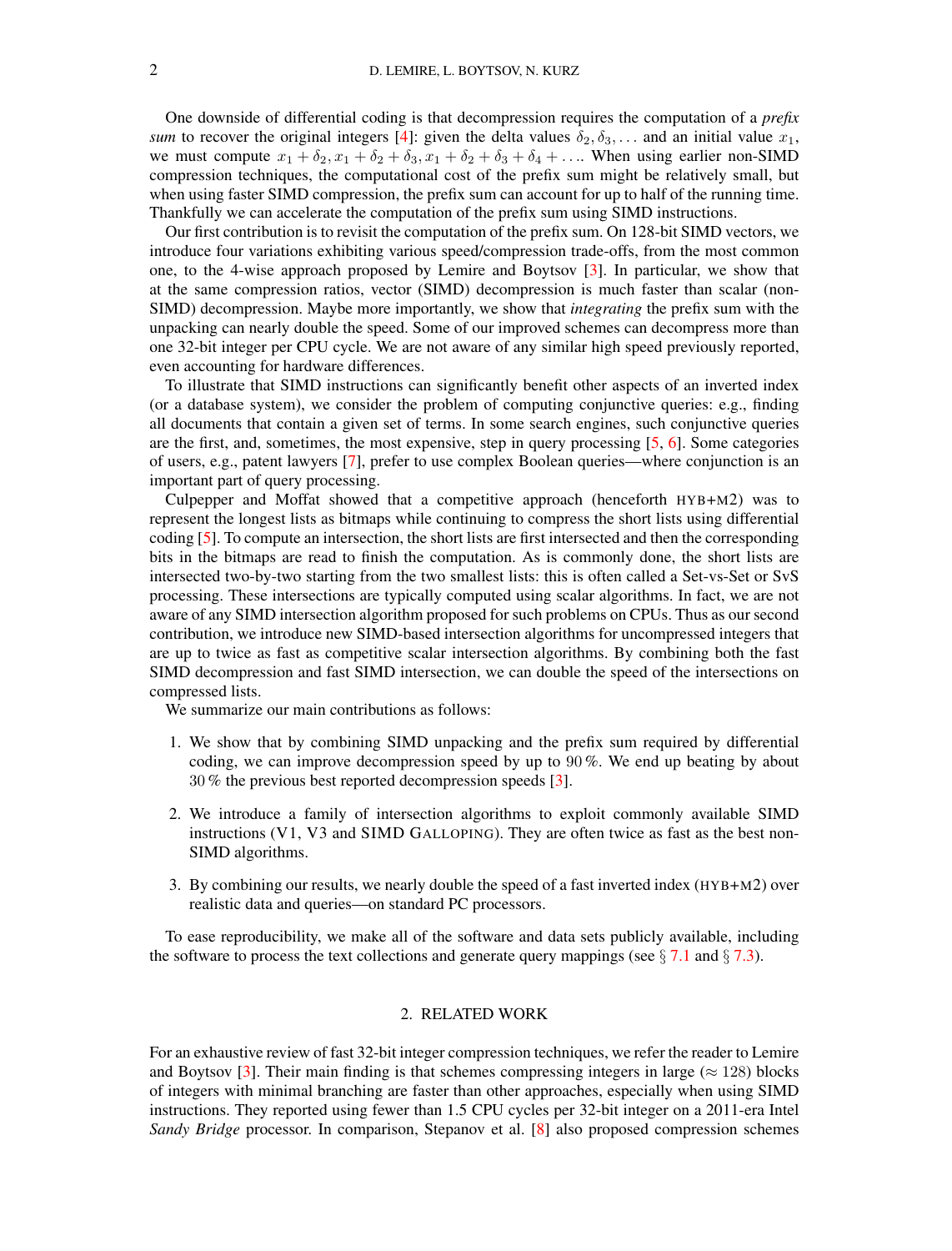optimized for SIMD instructions on CPUs, but they reported using at least 2.2 CPU cycles per 32-bit integer on a 2010 Intel *Westmere* processor.

Regarding the intersection of sorted integer lists, Ding and König  $[9]$  $[9]$  compared a wide range of algorithms in the context of a search engine and found that SvS with *galloping* was competitive: we describe galloping in § [6.](#page-10-0) Their own technique (RanGroup) performed better ( $\approx$ 10 %–30 %) but it does not operate over sorted lists but rather over a specialized data structure that divides up the data randomly into small chunks. In some instances, they found that a merge (akin to the merge step in the merge sort algorithm) was faster. They also achieved good results with Lookup [\[10\]](#page-25-9): a technique that relies on an auxiliary data structure for skipping values  $[11]$ . Ding and König found that alternatives such as Baeza-Yates' algorithm [\[12\]](#page-25-11) or adaptive algorithms [\[13\]](#page-25-12) were slower.

Barbay et al. [\[14\]](#page-26-0) also carried out an extensive experimental evaluation. On synthetic data using a uniform distribution, they found that Baeza-Yates' algorithm [\[12\]](#page-25-11) was faster than SvS with galloping (by about  $30\%$ ). However, on real data (e.g., TREC GOV2), SvS with galloping was superior to most alternatives by a wide margin (e.g.,  $2 \times$  faster).

Culpepper and Moffat similarly found that SvS with galloping was the fastest [\[5\]](#page-25-4) though their own max algorithm was fast as well. They found that in some specific instances (for queries containing 9 or more terms) a technique similar to galloping (interpolative search) was slightly better (by less than  $10\%$ ).

Kane and Tompa improved Culpepper and Moffat's HYB+M2 by adding auxiliary data structures to skip over large blocks of compressed values (256 integers) during the computation of the intersection [\[15\]](#page-26-1). Their good results are in contrast with Culpepper and Moffat's finding that skipping is counterproductive when using bitmaps [\[5\]](#page-25-4).

Our work is focused on commodity desktop processors. Compression and intersection of integer lists using a graphics processing unit (GPU) has also received attention. Ding et al. [\[16\]](#page-26-2) improved the intersection speed using a *parallel merge find*: essentially, they divide up one list into small blocks and intersect these blocks in parallel with the other array. On conjunctive queries, Ding et al. [\[16\]](#page-26-2) found their GPU implementation to be only marginally superior to a CPU implementation (≈15 % faster) despite the data was already loaded in GPU's global memory. They do, however, get impressive speed gains  $(7\times)$  on disjunctive queries.

Ao et al. [\[17\]](#page-26-3) proposed a parallelized compression technique (Parallel PFor) and replaced conventional differential coding with an approach based on linear regression. In our work, we rely critically on differential coding, but alternative models merit consideration [\[18,](#page-26-4) [19,](#page-26-5) [20\]](#page-27-0).

#### 3. RELEVANT SIMD INSTRUCTIONS

<span id="page-2-0"></span>Intel PC processors support vector instructions, but languages such as C or C++ do not directly include vectorization as part of their standard syntax. However, it is still possible to conveniently call these instructions by using intrinsics or online assembly code. Intrinsics are special functions (sometimes called built-in functions) provided as a compiler extension of C/C++ syntax.

Table [I](#page-4-0) presents the various SIMD instructions we require. In addition to instruction mnemonic names, we also provide names of respective C/C++ intrinsics. In this table, there is a single intrinsic function per mnemonic except for the move instruction movdqu, which has separate intrinsics to denote store and load operations.

Though most of the instructions are fast, some are significantly more expensive. Intel often expresses the computational cost of an instruction in terms of its latency and reciprocal throughput. The latency is the minimum number of cycles required to execute the instruction. The reciprocal throughput is one over the maximum number of instructions of the same kind that can be executed per cycle. For example, a reciprocal throughput of 0.5 indicates that up to two instructions of the same type can be executed in a cycle. We give the latency and reciprocal throughput for Intel processors with a *Sandy Bridge* microarchitecture [\[21\]](#page-27-1). These numbers are often constant across Intel microarchitectures.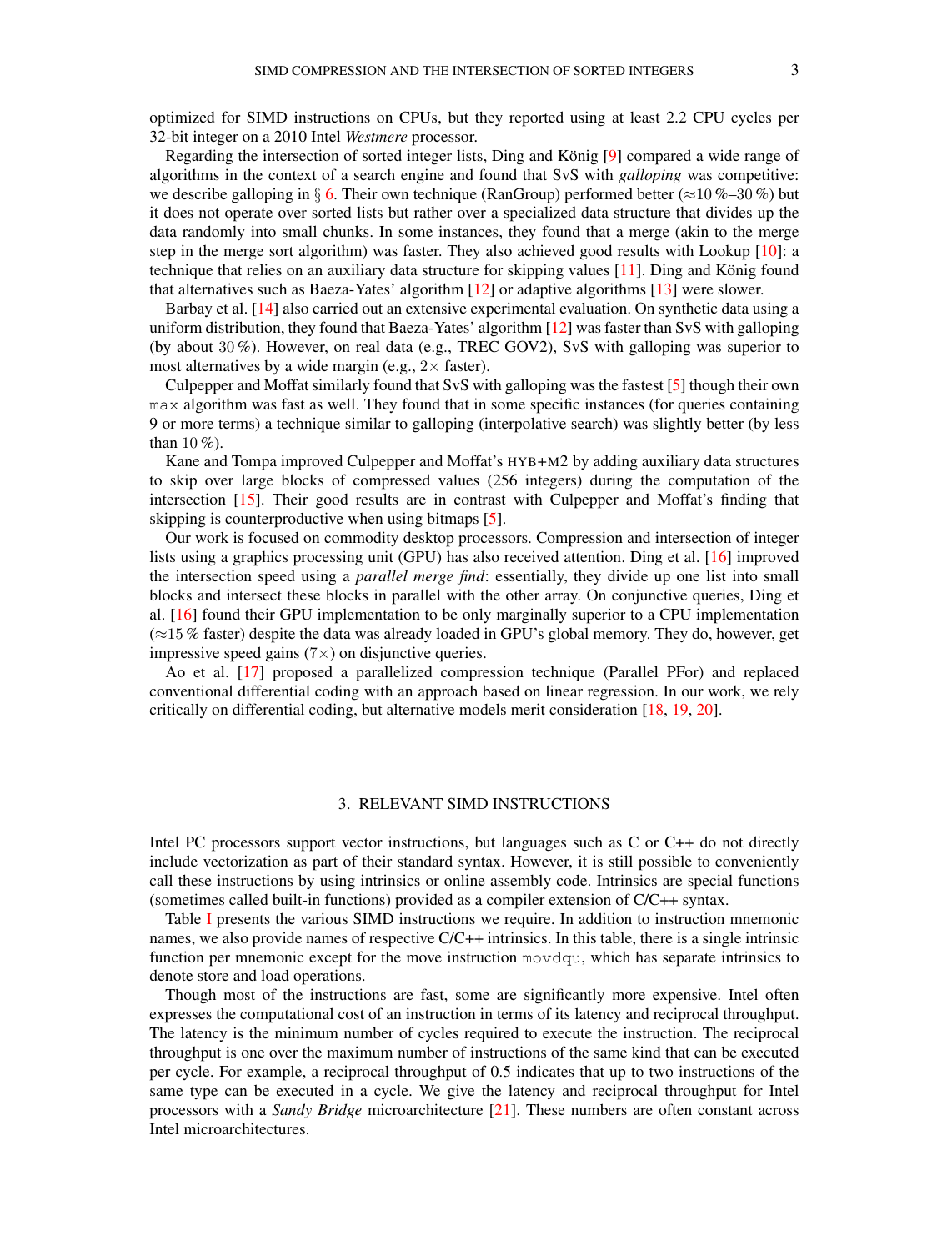All of these instructions use 128-bit registers (called *XMM registers*). Many of them are straightforward. For example, por and pand compute the bitwise OR and AND between two registers.

We use the movdou instruction to load or store a register. Loading and storing registers has a relatively high latency (3 cycles). While we can load two registers per cycle, we can only store one of them to memory.

The bit shifting instructions come in two flavors. When we need to shift entire registers by a number of bits divisible by eight (a byte), we use the  $psrldq$  and  $pslldq$  instructions. They have a high throughput (2 instructions per cycle) on *Sandy Bridge* Intel processors [\[22\]](#page-27-2).

We can also consider the 128-bit registers as a vector of four 32-bit integers. We can then shift right four 32-bit integers by a fixed number of bits using the psrld instruction. It has reduced throughput compared to the byte-shifting instructions (1 instruction per cycle).

In the same spirit, we can add four 32-bit integers with four other 32-bit integers at once using the paddd instruction. It is another fast operation.

Sometimes it is necessary to copy the 32-bit integers from one XMM register to another, while possibly moving or duplicating values. The pshufd instruction can serve this purpose. It takes as a parameter an input register  $v$  as well as a control mask  $m$ . The control mask is made of four 2-bit integers each representing an integer in  $\{0, 1, 2, 3\}$ . We output  $(v_{m_0}, v_{m_1}, v_{m_2}, v_{m_3})$ . Thus, for example, the pshufd instruction can copy one particular value to all positions (using a mask made of 4 identical values). It is a fast instruction with a throughput of two instructions per cycle.

We can compare the four 32-bit integers of one register  $v$  with the four 32-bit integers of another register  $v'$  using the pcmpeqd instruction. It generates four 32-bit integers with value 0xFFFFFFFF or 0 depending on whether the corresponding pairs of integers are equal (e.g., if  $v_0 = v'_0$ , then the first component returned by pcmpeqd has value 0xFFFFFFFF).

The pcmpeqd instruction can be used in tandem with the movmskps instruction, which generates a 4-bit mask by extracting the four most significant bits from the four 32-bit integers produced by the comparison instruction pcmpeqd. The movmskps instruction is slightly expensive, with a throughput of 1 instruction per cycle and a latency of 2 cycles. In some cases, we only need to verify if four 32-bit integers in one register are different from respective 32-bit integers in another register, i.e., we do not need to extract a mask. To check this, we use either the SSE2 instruction pmovmskb or the SSE4 instruction ptest. The SSE4 instruction has smaller latency, however, replacing ptest with pmovmskb did not substantially affect runtime.

In some particular algorithms (see  $\S 6.1$ ), we also use two recently introduced string-comparison instructions (part of the SSE4 instruction set): pcmpestrm and pcmpistrm. They operate on 8-bit or 16-bit strings loaded in XMM registers. They take a control mask to specify their behavior. We use them for 16-bit strings. For our purposes, we ask for a 8-bit mask indicating whether any of the eight 16-bit elements of the first register are equal to any of the eight 16-bit elements of the second register. This mask is stored in a 128-bit MMX register and is extracted using the pextrd instruction.

The two string-comparison instructions differ in how they deduce the string length. The slower pcmpestrm instruction requires us to specify the string lengths (8 elements in our case). The faster pcmpistrm instruction assumes that strings are null terminated. When no null value is found, the pcmpistrm instruction processes 8 elements per register. There is no 16-bit counterpart to the pshufd instruction, but there is an 8-bit version (pshufb) with the same latency and throughput.

# 4. INTEGER COMPRESSION

We consider the case where we have lists of integers stored using 32 bits, but where the magnitude of most integers requires fewer than 32-bits to express. We want to compress them while spending as few CPU cycles per integer as possible.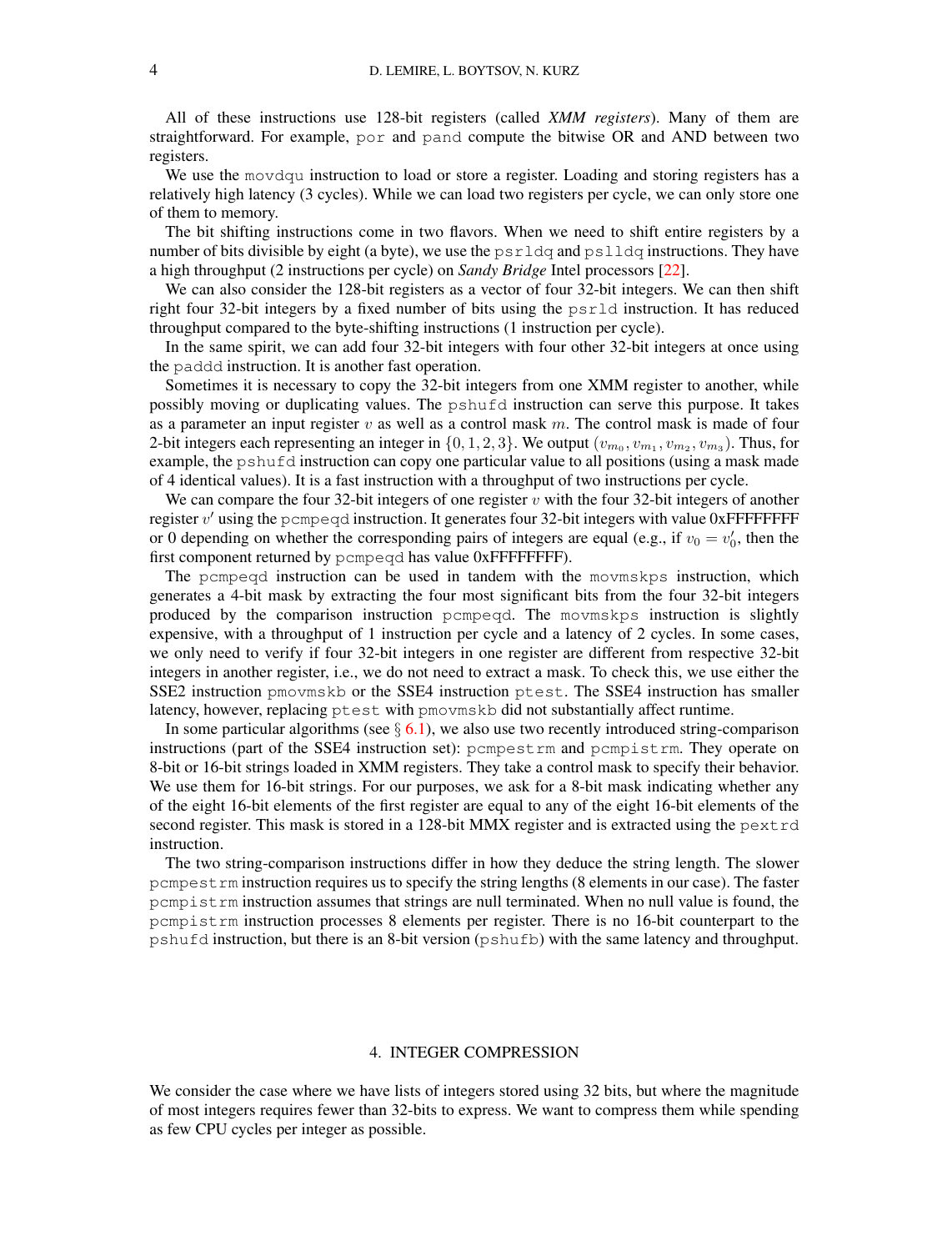| instruction | $C/C++$ intrinsic | description                        | latency        | rec. thr.      |
|-------------|-------------------|------------------------------------|----------------|----------------|
| por         | mm_or_si128       | bitwise OR                         | T              | 0.33           |
| pand        | _mm_and_si128     | bitwise AND                        | 1              | 0.33           |
| movdqu      | mm_storeu_si128   | store a 128-bit register           | 3              | $\mathbf{1}$   |
| movdqu      | mm_loadu_si128    | load to 128-bit register           | 3              | 0.5            |
| psrldq      | _mm_srli_si128    | shift right by a number of bytes   | 1              | 0.5            |
| pslldg      | _mm_slli_si128    | shift left by a number of bytes    | 1              | 0.5            |
| psrld       | _mm_srl_epi32     | shift right four 32-bit integers   | 1              | $\mathbf{1}$   |
| pslld       | mm_sll_epi32      | shift left four 32-bit integers    | 1              | $\mathbf{1}$   |
| paddd       | _mm_add_epi32     | add four 32-bit integers           | 1              | 0.5            |
| pshufd      | _mm_shuffle_epi32 | shuffle four 32-bit integers       | 1              | 0.5            |
| pcmpegd     | _mm_cmpeq_epi32   | compare four 32-bit integers for   | 1              | 0.5            |
|             |                   | equality                           |                |                |
| movmskps    | _mm_movemask_ps   | mask from most significant bits of | $\overline{2}$ | 1              |
|             |                   | 32-bit elements                    |                |                |
| pmovmskb    | _mm_movemask_epi8 | mask from most significant bits of | $\overline{2}$ | 1              |
|             |                   | 16-bit elements                    |                |                |
| pcmpestrm   | _mm_cmpestrm      | compare two strings of specific    | 12             | $\overline{4}$ |
|             |                   | lengths                            |                |                |
| pcmpistrm   | _mm_cmpistrm      | null-terminated<br>compare<br>two  | 11             | 3              |
|             |                   | strings                            |                |                |
| pshufb      | mm_shuffle_epi8   | shuffle 16 bytes                   | 1              | 0.5            |
| pextrd      | _mm_extract_epi32 | extract a specified 32 bit integer | $\overline{2}$ | 1              |
| popcnt      | _mm_popcnt_u32    | number of 1s in a 32-bit integer   | 3              | 1              |
| ptest       | $mm_testz_sii128$ | performs a bitwise and of two      | 1              | 1              |
|             |                   | 128-bit integers; returns one, if  |                |                |
|             |                   | the result is all zeros, and zero  |                |                |
|             |                   | otherwise.                         |                |                |

<span id="page-4-0"></span>Table I. SIMD instructions on *Sandy Bridge* Intel processors with latencies and reciprocal throughput in CPU cycles . All instructions are part of SSE2, except pcmpestrm, pcmpistrm, pextrd, popcnt, ptest that are SSE4 instructions, and pshufb that is an SSSE3 instruction.

There has been much work on the design and analysis of integer compression schemes. Out of an earlier survey [\[3\]](#page-25-2), we choose 4 previously described fast compression schemes: VARINT, S4- BP128, FASTPFOR and S4-FASTPFOR. Both S4-BP128 and S4-FASTPFOR performed best in an exhaustive experimental comparison [\[3\]](#page-25-2). We review them briefly for completeness.

#### <span id="page-4-1"></span>*4.1.* VARINT

Many authors such as Culpepper and Moffat [\[5\]](#page-25-4) use variable byte codes (henceforth VARINT) also known as escaping [\[10\]](#page-25-9) for compressing integers. It was first described by Thiel and Heaps [\[23\]](#page-27-3). For example, we might code integers in  $[0, 2^7)$  using a single byte, integers in  $[2^7, 2^{14})$  using two bytes and so on. As an example, consider the integers 1, 3840, 131073, and 2, and Fig. [1.](#page-5-0) In Fig. [1a,](#page-5-1) we give the usual 32-bit integer layout for these integers, it uses 16 bytes. In binary format, these numbers can be written 1, 111100000000, 100000000000000001 and 10 (writing the most significant bits first). The first integer can be written using a single byte since it is in  $[0, 2<sup>7</sup>)$ . To indicate that the byte corresponds to a complete integer, we set the most significant bit to 1: 10000001. The integer 3840 is in  $[2^7, 2^{14})$ , so we represent it using two bytes. The first byte corresponds to the first 7 bits and has 0 as its most significant bit to indicate that it does not represent a full integer (000000001). The second byte includes the remaining bits and has 1 as its most significant bit (10011110). We proceed similarly for the integers 131073 and 2 (see Fig. [1b\)](#page-5-2). Overall, VARINT using 7 bytes instead of the original 16 bytes. VARINT does not always compress well: it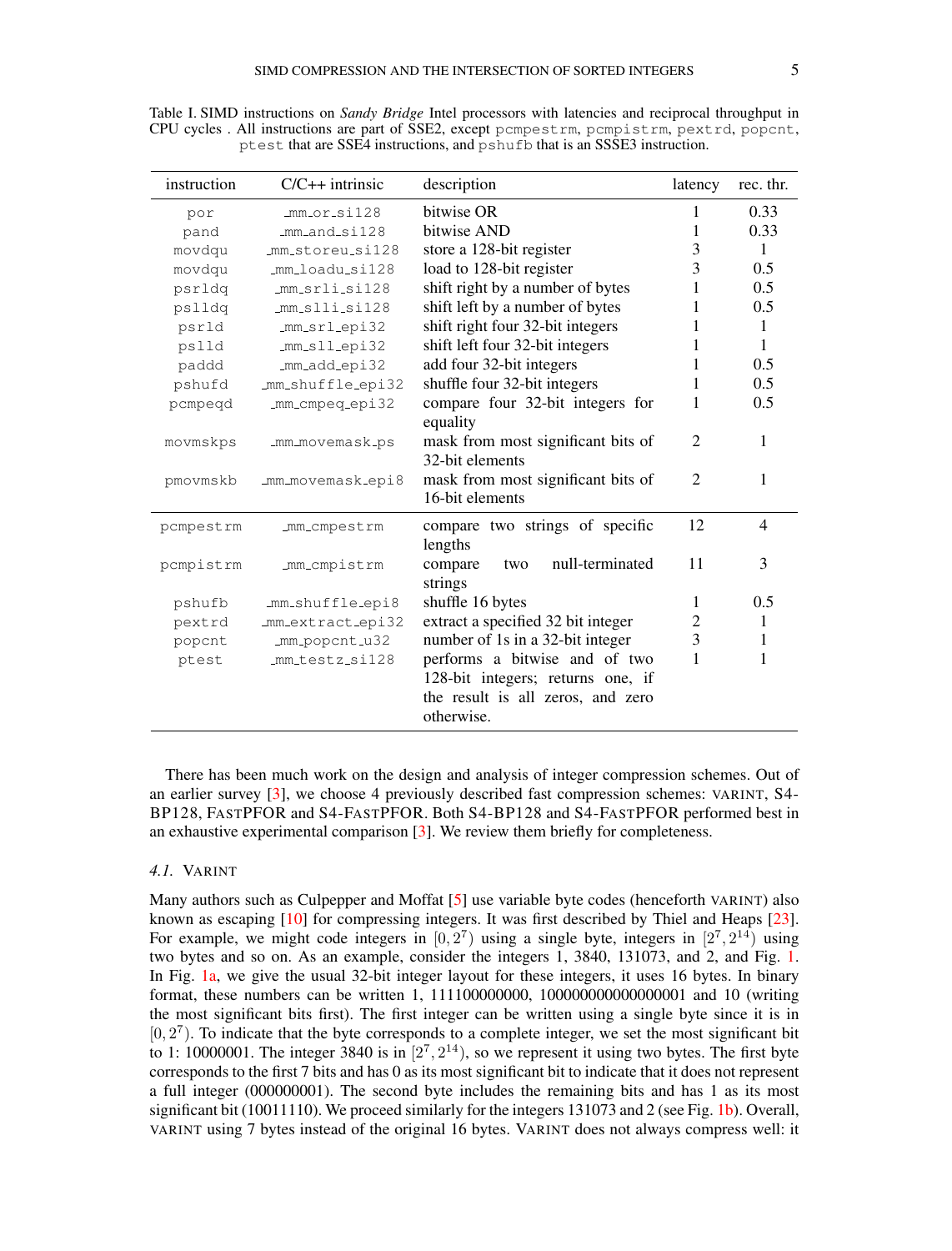<span id="page-5-2"></span><span id="page-5-1"></span><span id="page-5-0"></span>

<span id="page-5-3"></span>Figure 1. The sequence of numbers 1, 3840, 131073 and 2 using 3 different data formats. We use a left to right, top to bottom representation, putting most significant bits first in each byte.

always uses at least one byte per integer. However, if most integers can be represented with a single byte, then it offers competitive decompression speed [\[3\]](#page-25-2). Stepanov et al. [\[8\]](#page-25-7) reviewed VARINTlike alternatives that use SIMD instructions. Lemire and Boytsov [\[3\]](#page-25-2) found that the fastest such alternative (varint-G8IU) was slower and did not compress as well as other SIMD-based schemes.

### <span id="page-5-4"></span>*4.2. Bit packing and unpacking*

Consider once more the integers 1, 3840, 131073, and 2, and Fig. [1.](#page-5-0) The largest of them is 131073 and it can be represented using 18 bits in binary format (as 100000000000000001). Thus we could decide to write the four integers using exactly 18 bits per integer. The result in memory might look like Fig. [1c](#page-5-3) and span 9 bytes. We call this process *bit packing*, and the reverse process *bit unpacking* (see Table [II](#page-8-0) for a summary of our terminology).

The consecutive layout of Fig.  $1$  is adequate for scalar processing: unpacking an integer can be done efficiently using shifts and bitwise logical operations. However, when using SIMD processing, we want to pack and unpack several (e.g., 4) integers at once. For this reason, we choose to interleave the packed integers as in Fig. [2.](#page-6-0) In this example, the integers  $x_1, x_2, x_3, x_4$  are packed to the first 18 bits of 4 consecutive 32-bit words. The first 14 bits of the next integers  $x_5, x_6, x_7, x_8$  are packed to the next 14 bits of these 32-bit integers, and the remaining  $18 - 14 = 4$  bits are packed to the first bits of the next four consecutive 32-bit words. See Lemire and Boytsov [\[3\]](#page-25-2) for a more detailed discussion and a comparison with an alternative layout.

Only 4 basic operations are required for bit unpacking: bitwise or, bitwise and, logical shift right, and logical shift left. The corresponding 128-bit SSE2 instructions operating on packed 32 bit integers are por, pand, psrld, and pslld (in Intel and AMD processors). For a given bit width b, no branching is required for bit packing or bit unpacking. Thus, we can create one bit unpacking function for each bit width  $b$  and select the desired one using an array of function pointers or a switch/case statement. In the scalar case, it is most convenient to pack and unpack integers in units of 32 integers. Given a bit width  $b$ , the unpacking procedure outputs  $b$  32-bit integers. In the vectorized case, we pack and unpack integers in blocks of 128 integers, so that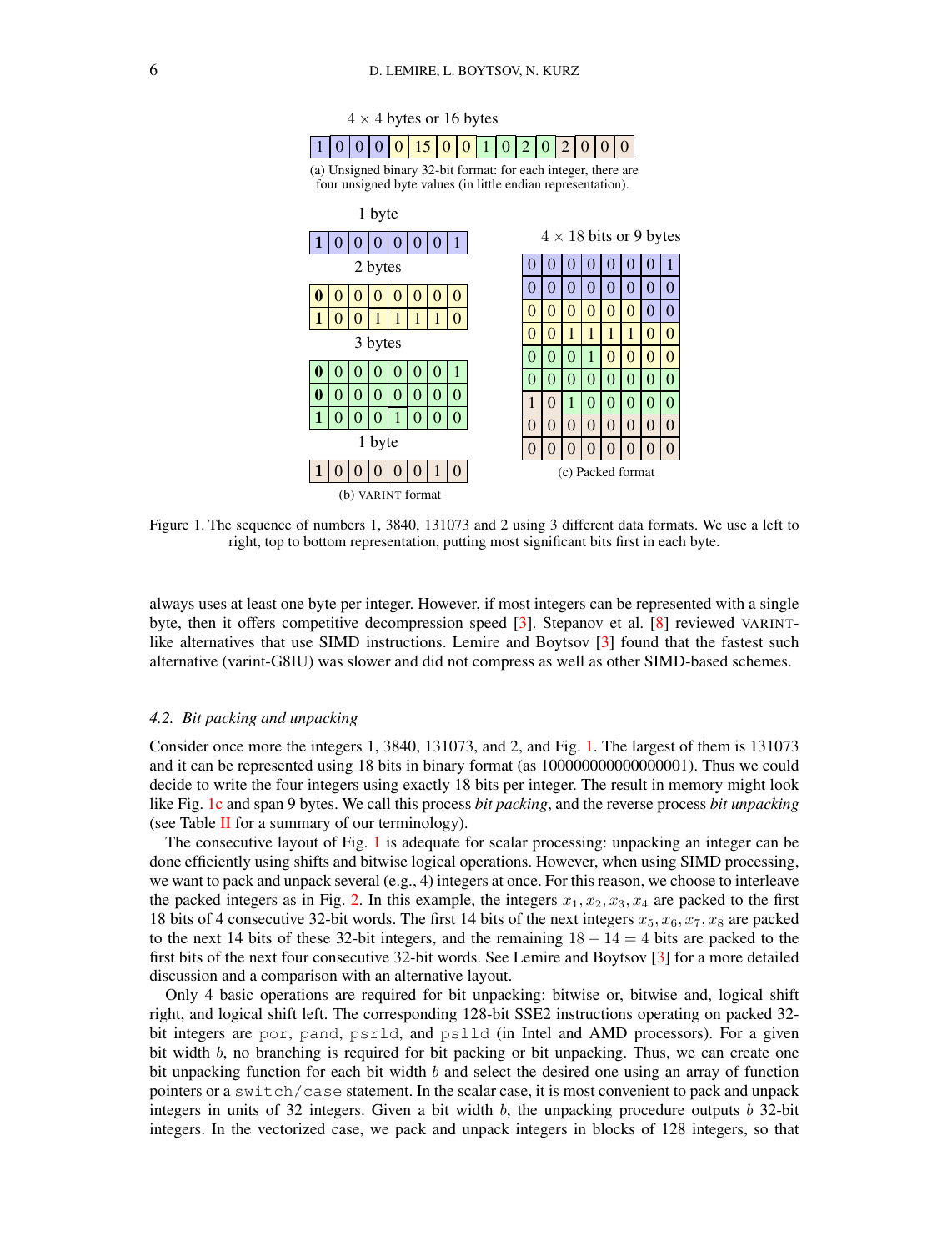<span id="page-6-0"></span>

Figure 2. Packing 32-bit integers  $x_1, x_2, \ldots$  (top) to 18 bits per integer (bottom) using the interleaved packed format for SIMD processing

the unpacking procedure–corresponding to bit width b–generates b 128-bit vectors. A generic bit unpacking procedure for a block of [1](#page-11-1)28 integers is given by Algorithm 1 and discussed again in  $\S$  [5.](#page-8-1)

# <span id="page-6-1"></span>*4.3.* S4-BP128

Bit packing suggests a simple scheme: regroup the integers into blocks (e.g. 128 integers) and pack them as concisely as possible, while recording the bit width (e.g., 18 bits per integer) using an extra byte. We call this approach BINARY PACKING. Binary packing is closely related to Frame-Of-Reference (FOR) [\[24\]](#page-27-4) and it has been called PackedBinary [\[25\]](#page-27-5).

Binary packing can be fast. Indeed, Catena et al. [\[1\]](#page-25-0) found that it offered the best speed in a search engine setting. Our fastest family of compression schemes is an instance of binary packing: S4-BP128. The "S4" stands for 4-integer SIMD, "BP" stands for "Binary Packing", and "128" indicates the number of integers encoded in each block.

In the S4-BP128 format, we decompose arrays into meta-blocks of 2048 integers, each containing 16 blocks of 128 integers. Before bit packing the 16 blocks, we write 16 bit widths  $(b)$ using one byte each. For each block, the bit width is the smallest value b such that all corresponding integers are smaller than  $2<sup>b</sup>$ . The value b can range from 0 to 32. In practice, lists of integers are rarely divisible by 2048. We handle remaining blocks of 128 integers separately. For each such block, we write a byte containing a bit width  $b$ , followed by the corresponding 128 integers in bit packed form. Finally, we compress the remaining integers (less than 128 integers) using VARINT.

#### <span id="page-6-2"></span>*4.4.* FASTPFOR*,* SIMD-FASTPFOR*, and* S4-FASTPFOR

The downside of the S4-BP128 approach is that the largest integers in a block of 128 integers determine the compression ratio of all these integers. We could use smaller blocks (e.g., 32) to improve compression. However, a better approach for performance might be *patching* [\[26\]](#page-27-6) wherein the block is first decompressed using a smaller bit width, and then a limited number of entries requiring greater bit widths are overwritten ("patched") using additional information. That is, instead of picking the bit width  $b$  such that all integers are smaller than  $2^b$ , we pick a different bit width  $b'$  that might be smaller than  $b$ . That is, we only bit pack the least significant  $b'$ -bits from each integer. We must still encode the missing information for all integers larger than or equal to  $2^{b'}$ : we call each such integer an exception.

In our version of patched coding (FASTPFOR, for "fast patched frame-of-reference"), we proceed as in S4-BP128, that is we bit pack blocks of 128 integers. To complement this data, we use a *metadata* byte array. For each block, we store both bit widths b and b', as well as the number of exceptions. Each location where an exception should be applied is also stored using one byte in the *metadata* byte array. It remains to store the most significant  $b - b'$  bits of the integers larger than or equal to  $2^{b'}$ . We collect these exceptions over many blocks (up to 512 blocks) and then bit pack them together, into up to 32 bit packed arrays (one for each possible value of  $b - b'$  excluding zero). For speed, these arrays are padded up to a multiple of 32 integers. The final data format is an aggregation of the bit packed blocks (using b' bits per integer), the *metadata* byte array and the bit packed arrays corresponding to the exceptions.

As an illustration, consider Fig. [3.](#page-7-0) We consider a block of 128 integers beginning with 1,2, 1, 134217729, 0. We assume that all values in the block except for 134217729 do not exceed three and, thus, can be encooded using two bits each. In this case, we have that  $b = 27$  and binary packing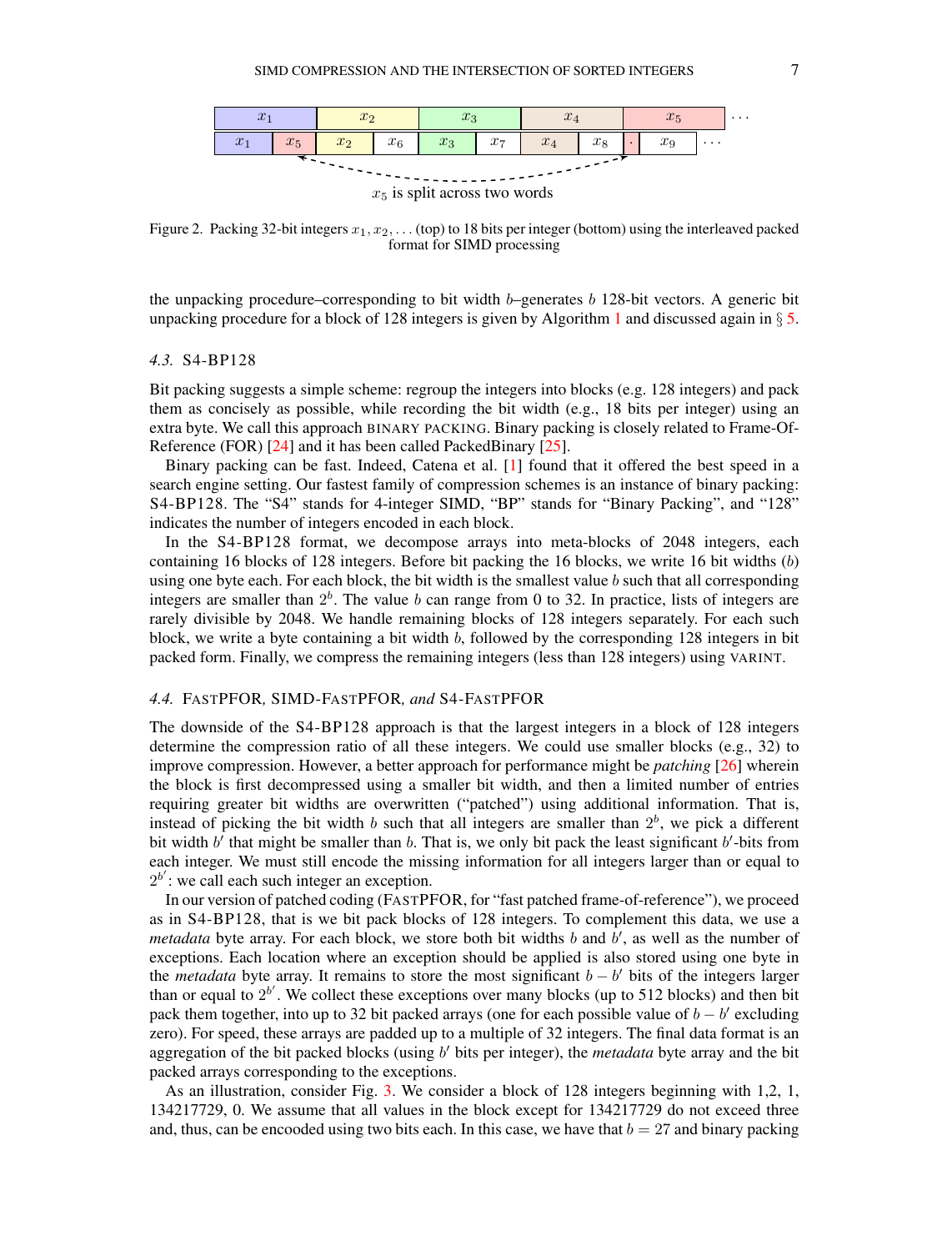<span id="page-7-0"></span>

Figure 3. Example of compression using FASTPFOR (and S4-FASTPFOR). The data corresponding to a block of 128 integers is located in a packed array (using b' bit per integer, in a metadata byte array and, finally, in a corresponding packed array of exceptions.

would thus require 27 bits per integer—even if most of the integers could fit in two bits. With FASTPFOR, we might set  $b' = 2$  and pack only the least significant two bits of each integer. To allow decoding, we have to record that there is one exception at location 3 as well as the values of b and b'. Each of these numbers can be stored using one byte. We are left to code the  $b - b' = 25$  most significant bits of 134217729. We can store these bits in an array to be packed later. Once we have processed many blocks of 128 integers, there might be several similar exceptions that need the storage of their 25 most significant bits: they are stored and packed together. During decompression, these most significant bits can be unpacked as needed from one of 32 different arrays (one for each possible value of  $b - b'$  excluding zero).

Decompression using FASTPFOR is similar to decompression using S4-BP128, except that, after bit unpacking the least significant  $b'$  bits for the integers of a block, we must proceed with the *patching*. For this purpose, the packed arrays of exception values are unpacked as needed and we loop over the exceptions.

The integer  $b$  is determined by the data—as the number of bits required to store the largest integer in the block. However, we are free to set  $b'$  to any integer in [0, b]. For each block, we pick  $b'$  to minimize  $128 \times b' + c(b')(b - b' + 8)$  where  $c(b')$  is the number exceptions generated for a given value b' (e.g.,  $c(b) = 0$ ). This heuristic for picking b' can be computed quickly if we first tabulate how many integers in the block are less than  $2^x$  for  $x = 0, \ldots, b$ . For this purpose, we use the assembly instruction  $bsr$  (Bit Scan Reverse) to calculate the  $log<sub>2</sub>$  of each integer.

We can compare FASTPFOR with other patched schemes based on Lemire and Boytsov's results [\[3\]](#page-25-2): the original scheme from Zukowski et al. [\[26\]](#page-27-6) is faster than FASTPFOR but has worse compression ratios (even worse than the bit packing method S4-BP128 that does not use patching), OptPFD [\[27\]](#page-27-7) by Yan el al. sometimes compresses better than FASTPFOR, but can be up to two times slower, and their NewPFD [\[27\]](#page-27-7) is typically slower and offers worse compression ratios than FASTPFOR. A format inspired by FASTPFOR (where bits from exceptions are bit packed) is a part of the search engine Apache Lucene as of version 4.5.[†](#page-7-1) In contrast, Catena et al. [\[1\]](#page-25-0) found that FASTPFOR provided no response time benefit compared to NewPFD and OptPFD when compressing document identifiers. Possibly, the discrepancy can be explained by the fact that they divided their arrays into small chunks of 1024 integers prior to compression. Indeed, FASTPFOR is most effective when it is allowed to aggregate the exceptions over many blocks of 128 integers.

Because FASTPFOR relies essentially on bit packing for compression, it is easy to vectorize it using the same SIMD-based bit packing and unpacking functions used by S4-BP128. We call the

<span id="page-7-1"></span><sup>†</sup>[http://lucene.apache.org/core/4\\_9\\_0/core/org/apache/lucene/util/](http://lucene.apache.org/core/4_9_0/core/org/apache/lucene/util/PForDeltaDocIdSet.html) [PForDeltaDocIdSet.html](http://lucene.apache.org/core/4_9_0/core/org/apache/lucene/util/PForDeltaDocIdSet.html)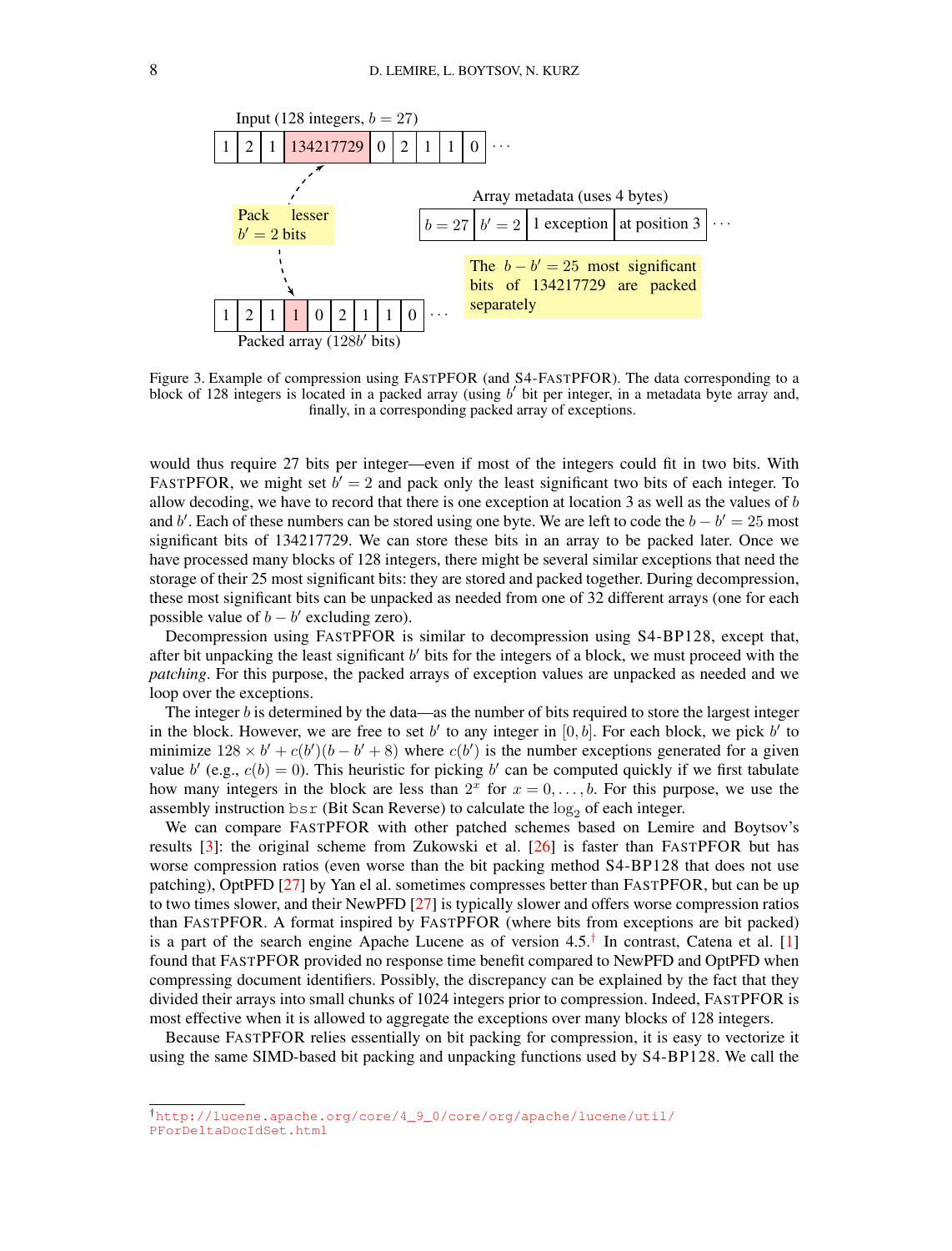<span id="page-8-0"></span>

| Differential coding | Strategy to transform lists of sorted integers into lists<br>of small integers by computing differences between<br>nearby, but not necessarily adjacent, integers. We<br>consider four types of differential coding (D1, D2,<br>DM, D4). To recover the initial array, it is necessary<br>to compute a prefix sum or its analog.<br>Optionally, we can integrate differential coding in the<br>packing and unpacking. In such a case, unpacking<br>includes the computation of the prefix sum. |
|---------------------|------------------------------------------------------------------------------------------------------------------------------------------------------------------------------------------------------------------------------------------------------------------------------------------------------------------------------------------------------------------------------------------------------------------------------------------------------------------------------------------------|
| pack (unpack)       | To encode (resp. decode) 32-bit integers to (resp.<br>from) data blocks where all integers use a fixed<br>number of bits (bit width). Packing and unpacking<br>routines are used as part of integer compression<br>algorithms such as binary packing.                                                                                                                                                                                                                                          |
| binary packing      | Compression scheme that packs blocks of integers<br>(e.g., 128 integers) using as few bits as possible (e.g.,<br>the $S4-BP128$ family)                                                                                                                                                                                                                                                                                                                                                        |
| patched coding      | Compression strategy that uses binary packing to<br>encode most of the data, while also encoding<br>exceptions separately (e.g., the FASTPFOR scheme)<br>to improve the compression ratio.                                                                                                                                                                                                                                                                                                     |

Table II. Some of our terminology

resulting scheme S4-FASTPFOR. In the original scheme by Lemire and Boytsov [\[3\]](#page-25-2) (called SIMD-FASTPFOR), the bit-packed exceptions were padded up to multiples of 128 integers instead of multiples of 32 integers as in FASTPFOR. While this insured that all memory pointers were aligned on 16 bytes boundaries, it also adversely affected compression. Our S4-FASTPFOR has essentially the same data format as FASTPFOR and, thus, the same compression ratios. These changes require that we use (1) scalar bit packing/unpacking for up to 32 integers per packed array and (2) unaligned load and store SIMD instructions. Neither of these differences significantly impacts performance, and the compression ratios improve by  $\approx 5\%$ .

#### 5. DIFFERENTIAL CODING

<span id="page-8-1"></span>Differential coding takes a sorted integer list  $x_1, x_2, \ldots$  and replaces it with successive differences (or deltas)  $\delta_2, \delta_3, \ldots = x_2 - x_1, x_3 - x_2, \ldots$  If we keep the first value intact  $(x_1)$ , this transformation is invertible. We can then apply various integer compression schemes on the deltas. Since the deltas are smaller than the original integers in the list, we get better compression ratios.

If the sorted lists contain no repetitions, we can further subtract one from all deltas as we know that they are greater than zero. However, this only offers a significant benefit in compression if we expect many of the deltas to be close to zero. And, in such cases, other schemes such as bit vectors might be more appropriate. Thus, we do not consider this option any further.

Computing deltas during compression is an inexpensive operation that can be easily accelerated with superscalar execution or even SIMD instructions. However, recovering the original list from the deltas when decompressing can be more time consuming because of the inherent data-dependencies: the value of each recovered integer can only be calculated after the value of the integer immediately preceding it is known. Indeed, it involves the computation of a prefix sum:  $x_i = x_{i-1} + \delta_i$ . A naive implementation could end up using one or more CPU cycles per integer just to calculate the prefix sum. For a moderately fast scheme such as VARINT, this is not a concern, but for faster schemes, computation of the prefix sum can become a performance bottleneck. To alleviate this problem, we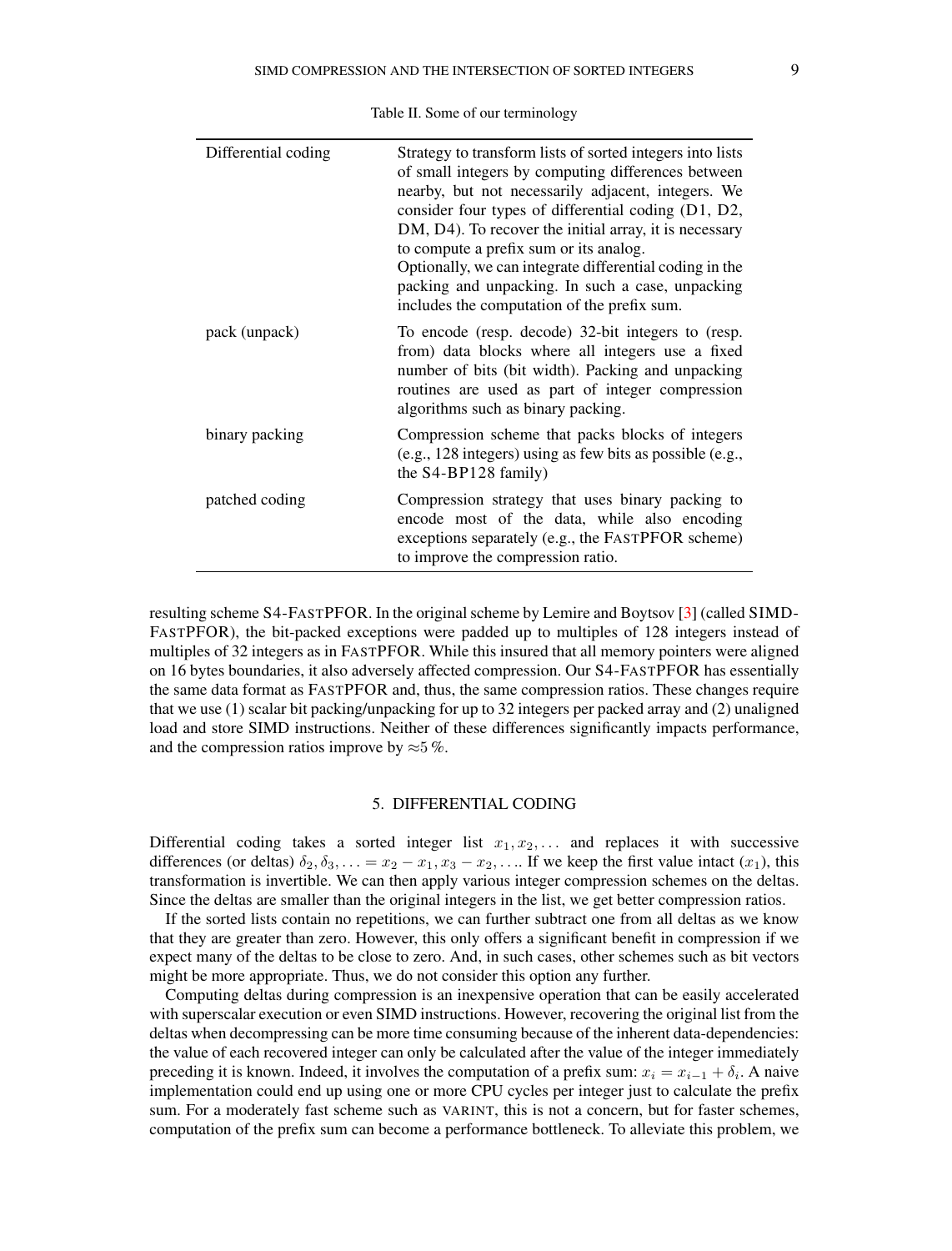can sacrifice some compressibility, by computing the deltas on a four-by-four basis (henceforth D4, because it compares index differences of 4):  $\delta_i = x_i - x_{i-4}$  [\[3\]](#page-25-2). Although fast, this approach also generates larger deltas.

As further refinements, we consider four different forms of differential coding that offer different compression/speed trade-offs. Each form has a corresponding inverse—for simplicity, we use the term *prefix sum* to refer to all these inverse functions. As before, we assume 128-bit vectors and process 32-bit integers.

- The fastest is D4 which computes the deltas four-by-four: e.g.,  $(\delta_5, \delta_6, \delta_7, \delta_8) = (x_5, x_6, x_7, x_8)$   $(x_1, x_2, x_3, x_4)$ . We expect the deltas to be  $4 \times$  larger, which degrades the compression by approximately two bits per integer. However, a single 1-cycle-latency SIMD instruction (paddd in SSE2) can correctly calculate the prefix sum of four consecutive integers.
- The second fastest is DM. It is similar to D4 except that instead of subtracting the previously decoded vector of integers, we subtract only the largest of these integers:  $\delta_{4i+i} = x_{4i+i} - x_{4i-1}$ . E.g.,

$$
(\delta_5, \delta_6, \delta_7, \delta_8) = (x_5, x_6, x_7, x_8) - (x_4, x_4, x_4, x_4).
$$

We expect the deltas to be  $2.5\times$  larger on average. Compared to the computation of the prefix sum with D4, DM requires one extra instruction (pshufd in SSE2) to copy the last component to all components:  $(x_1, \ldots, x_4) \rightarrow (x_4, \ldots, x_4)$ . On Intel processors, the pshufd instruction is fast.

• The third fastest is D2:  $\delta_i = x_i - x_{i-2}$ . E.g.,

$$
(\delta_5, \delta_6, \delta_7, \delta_8) = (x_5, x_6, x_7, x_8) - (x_3, x_4, x_5, x_6).
$$

The deltas should be only  $2\times$  larger on average. The prefix sum for D2 can be implemented using 4 SIMD instructions.

- 1. Shift the delta vector by 2 integers (in SSE2 using psrldq): e.g.,  $(\delta_5, \delta_6, \delta_7, \delta_8) \rightarrow$  $(0, 0, \delta_5, \delta_6).$
- 2. Add the original delta vector with the shifted version: e.g.,  $(\delta_5, \delta_6, \delta_5 + \delta_7, \delta_6 + \delta_8)$ .
- 3. Select from the previous vector the last two integers and copy them twice (in SSE2 using pshufd), e.g.,  $(x_1, x_2, x_3, x_4) \rightarrow (x_3, x_4, x_3, x_4)$ .
- 4. Add the results of the last two operations.
- The slowest approach is D1 which is just the regular differential coding  $(\delta_i = x_i x_{i-1})$ . It generates the smallest deltas. We compute it with a well-known approach using 6 SIMD instructions.
	- 1. The first two steps are as with D2 to generate  $(\delta_5, \delta_6, \delta_5 + \delta_7, \delta_6 + \delta_8)$ . Then we take this result, shift it by one integer and add it to itself. Thus, we get:

$$
(\delta_5, \delta_5 + \delta_6, \delta_6 + \delta_5 + \delta_7, \delta_5 + \delta_6 + \delta_7 + \delta_8).
$$

- 2. We copy the last integer of the previous vector to all components of a new vector. Thus, we generate  $(x_4, x_4, x_4, x_4)$ .
- 3. We add the last two results to get the final answer.

We summarize the different techniques (D1, D2, DM, D4) in Table [III.](#page-10-1) We stress that the number of instructions is not a measure of running-time performance, if only because of superscalar execution. Our analysis is for 4-integer SIMD instructions: for wider SIMD instructions, the number of instructions per integer is smaller.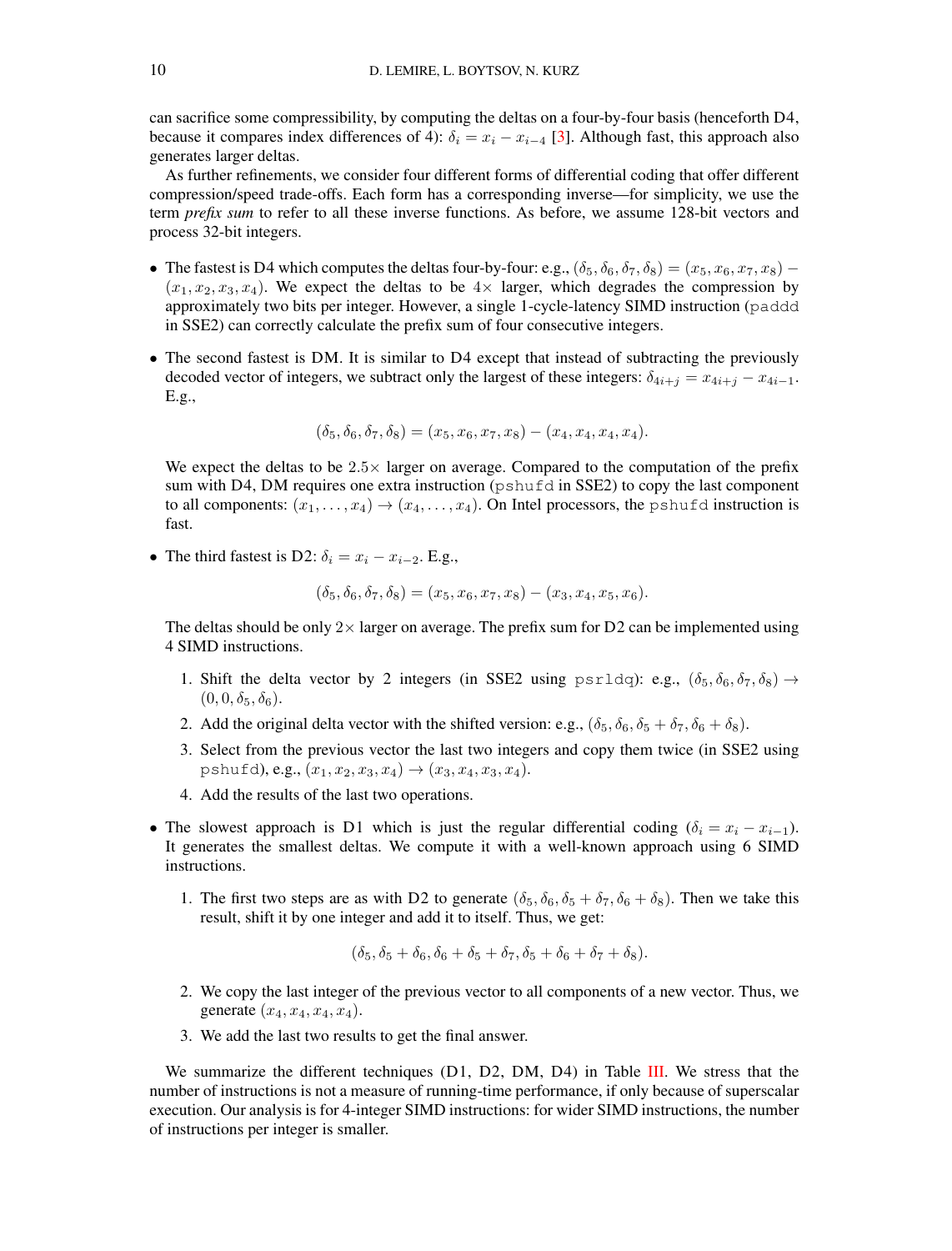|                |             | size of deltas instructions/int |
|----------------|-------------|---------------------------------|
| D1             | $1.0\times$ | 1.5                             |
| D2             | $2.0\times$ |                                 |
| DM             | $2.5\times$ | 0.5                             |
| D <sub>4</sub> | $4.0\times$ | 0.25                            |

<span id="page-10-1"></span>Table III. Comparison between the 4 vectorized differential coding techniques with 4-integer SIMD instructions

Combining a compression scheme like VARINT and differential coding is not a problem. Since we decode integers one at a time, we can easily integrate the computation of the prefix sum into the decompression function: as soon as a new integer is decoded, it is added to the previous integer.

For S4-BP128 and S4-FASTPFOR, we could integrate differential coding at the block level. That is, we could unpack 128 deltas and then calculate the prefix sum to convert these deltas back to the original integers. Though the decompression requires two passes over the same small block of integers, it is unlikely to cause many expensive cache misses.

Maybe surprisingly, we can do substantially better, at least for schemes such as S4-BP128. Instead of using two passes, we can use a single pass where we do both the bit unpacking and the computation of the prefix sum. In some cases, the one-pass approach is almost twice as fast as the two-pass approach.

Indeed, when unpacking a block of 128 integers, we store 32 SSE registers in memory. Such store operations have a limited throughput of one per cycle on recent Intel processors [\[21\]](#page-27-1). However, if the prefix sum computation is a separate step, we need to reload the recently unpacked data, compute the prefix sum and then store the data again. In effect, we end up having to store 64 SSE registers per block of 128 integers. Hence, we need at least 0.5 cycles to unpack an integer if the prefix sum computation is separate. These store operations can become a bottleneck. A two-step unpacking has a theoretical speed limit of 7.2 billion 32-bit integers per second on a 3.60 GHz processor. Yet we can nearly reach 9 billion 32-bit integers per second with a one-step unpacking (see  $\S 7.4$ ).

Henceforth we use the term unpacking to also refer to the process where we both unpack and compute the prefix sum. Algorithm [1](#page-11-1) illustrates the bit unpacking routine for a block of 128 integers. It takes as a parameter a SIMD prefix-sum function  $P$  used at lines [10](#page-11-2) and [16:](#page-11-3) for D4, we have  $P(t, v) = t + v$  (an element-wise addition of two vectors). Omitting lines [10](#page-11-2) and [16](#page-11-3) disables differential coding. In practice, we generate one such function for each bit width  $b$  and for each prefix-sum function P. The prefix sum always starts from an initial vector (v). We set  $v = (0, 0, 0, 0)$ initially and then, after decompressing each block of 128 integers,  $v$  is set to the last 4 integers decoded.

Beside the integration of differential coding with the bit unpacking, we have also improved over Lemire and Boytsov's bit unpacking [\[3,](#page-25-2) Fig. 7] in another way: whereas each of their procedures may require several masks, our implementation uses a single mask per procedure (see line [4](#page-11-4) in Algorithm [1\)](#page-11-1). Given that we only have 16 SIMD registers on our Intel processors, attempting to keep several of them occupied with constant masks can be wasteful.

Unfortunately, for S4-FASTPFOR, it is not clear how to integrate bit unpacking and computation of the prefix sum. Indeed, S4-FASTPFOR requires three separate operations in sequence: bit unpacking, patching and computing the prefix sum. Patching must happen after bit unpacking, but before the prefix sum. This makes tight integration between patching and the prefix sum difficult: we tried various approaches but they did not result in performance improvement.

## 6. FAST INTERSECTIONS

<span id="page-10-0"></span>Consider lists of uncompressed integers. To compute the intersection between several sorted lists quickly, a competitive approach is Set-vs-Set (SvS): we sort the lists in the order of non-decreasing cardinality and intersect them two-by-two, starting with the smallest. A textbook intersection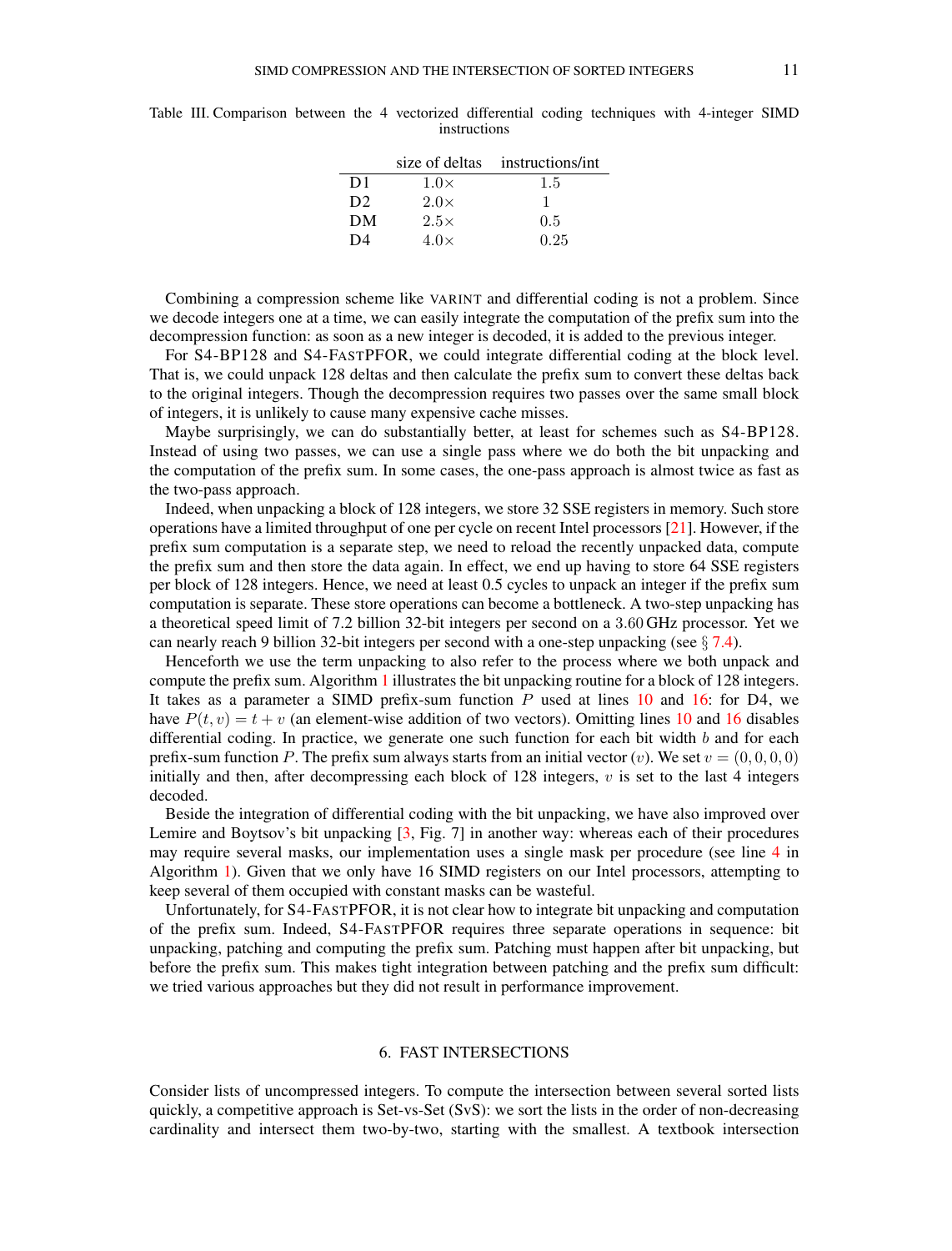<span id="page-11-1"></span>Algorithm 1 Unpacking procedure using 128-bit vectors with integrated differential coding. We write  $\gg$  for the bitwise *zero-fill* right shift,  $\ll$  for the bitwise left shift,  $\&$  for the bitwise AND, and for the bitwise OR. The binary function P depends on the type of differential coding (e.g., to disable differential coding set  $P(t, v) = t$ ).

```
1: input: a bit width b, a list of 32-bit integers y_1, y_2, \ldots, y_b, prefix-sum seed vector v
 2: output: list of 128 32-bit integers in [0, 2<sup>b</sup>)3: w \leftarrow \text{empty list}4: M \leftarrow (2^b - 1, 2^b - 1, 2^b - 1, 2^b - 1) {Reusable mask}
 5: i \leftarrow 06: for k = 0, 1, \ldots, b - 1 do
 7: while i + b \leq 32 do
 8: t \leftarrow (y_{1+4k} \gg i, y_{2+4k} \gg i, y_{3+4k} \gg i, y_{4+4k} \gg i)9: t \leftarrow t \& M {Bitwise AND with mask}
10: t \leftarrow P(t, v) and v \leftarrow t {Prefix sum}
11: append integers t_1, t_2, t_3, t_4 to list w
12: i \leftarrow i + b13: if i < 32 then
14:
           z \leftarrow (y_{5+4k} \ll 32 - i, y_{6+4k} \ll 32 - i,y_{7+4k} \ll 32 - i, y_{8+4k} \ll 32 - i) & M
15:
          t \leftarrow (y_{1+4k} \gg i, y_{2+4k} \gg i,y_{3+4k} \gg i, y_{4+4k} \gg i) | z16: t \leftarrow P(t, v) and v \leftarrow t {Prefix sum}
17: append integers t_1, t_2, t_3, t_4 to list w
18: i \leftarrow i + b - 3219: else
20: i \leftarrow 021: return w
```
<span id="page-11-3"></span>algorithm between two lists (akin to the merge sort algorithm) runs in time  $O(m + n)$  where the lists have length m and n (henceforth we call it SCALAR). Though it is competitive when m and n are similar, there are better alternatives when  $n \gg m$ . Such alternative algorithms assume that we intersect a small list r with a large list f. They iterate over the small list: for each element  $r_i$ , they seek a match  $f_i$  in the second list using some search procedure. Whether there is a match or not, they advance in the second list up to the first point where the value is at least as large as the one in the small list  $(f_j \geq r_i)$ . The search procedure assumes that the lists are sorted so it can skip values. A popular algorithm uses galloping search [\[28\]](#page-27-8) (also called exponential search): we pick the next available integer  $r_i$  from the small list and seek an integer at least as large in the other list, looking first at the next available value, then looking twice as far, and so on. We keep doubling the distance until we find the first integer  $f_j \geq r_i$  that is not smaller than  $r_i$ . Then, we use binary search to advance in the second list to the first value larger than or equal to  $r_i$ . The binary search range is from the current position to the position of value  $f_j$ . Computing galloping intersections requires only  $O(m \log n)$  time which is better than  $O(m + n)$  when  $n \gg m$ .

#### <span id="page-11-0"></span>*6.1. Existing SIMD intersection algorithms*

Though there is much related work [?], we could find only two algorithms for the computation of intersections over sorted uncompressed lists of integers using SIMD instructions.

1. Schlegel et al. [\[29\]](#page-27-9) use a specialized data structure, where integers are partitioned into subarrays of integers having the same 16 most significant bits. To represent sub-array values, one needs 16 bits for each sub-array element plus 16 bits to represent the most significant bytes shared among all the integers.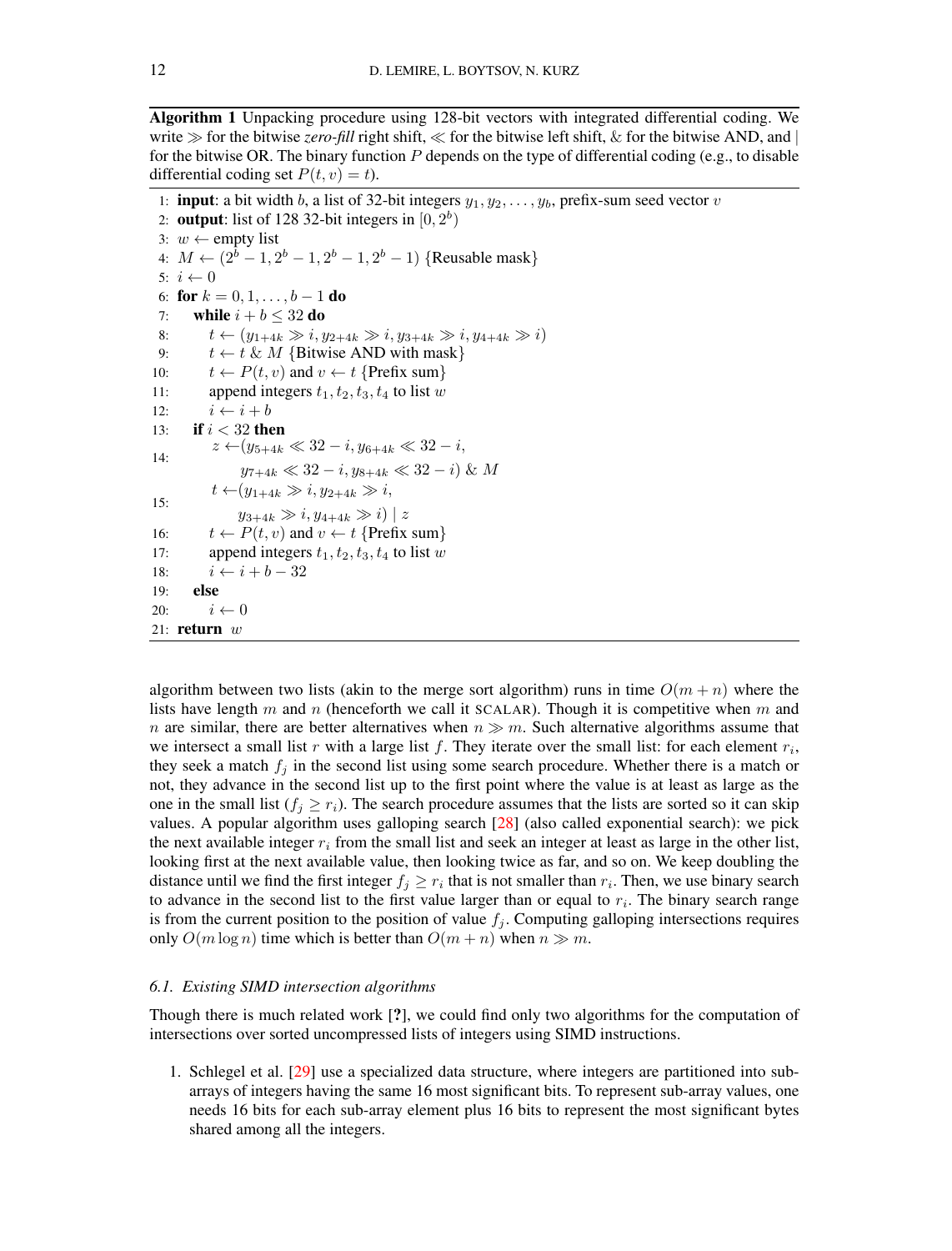To compute the intersection between two lists, Schlegel et al. iterate over all pairs of 16-bit sub-arrays (from the first and the second list, respectively) with identical 16 most significant bits. In each iteration, they compute the intersection over two 16-bit arrays. To this end, each sub-array is logically divided into blocks each containing eight 16-bit integers. For simplicity, we assume that the number of integers is a multiple of eight. In practice, lists may contain a number of integers that is not divisible by eight. However, one can terminate the computation of the intersection with the few remaining integers and process these integers using a more traditional intersection algorithm.

The intersection algorithm can be seen as a generalization of the textbook intersection algorithm (akin to the merge sort algorithm). There are two block pointers (one for each subarray) originally pointing to the first blocks. Using SIMD instructions, it is possible to carry out an all-against-all comparison of 16-bit integers between these two blocks and extract matching integers. Schlegel et al. exploit the fact that such a comparison can quickly be done using the SSE 4.1 string-comparison instruction perspect rm. (See  $\S$  [3.](#page-2-0)) Recall that this instruction takes strings of up to eight 16-bit integers and returns an 8-bit mask indicating which 16-bit integers are present in both strings. The number of 1s in the resulting mask (computed quickly with the popcnt instruction) indicates the number of matching integers. Schlegel et al. apply this instruction to two blocks of eight integers (one from the first list and another from the second list). To obtain matching integers, they use the shuffle SSSE3 instruction pshufb. This instruction extracts and juxtaposes matching integers so that they follow each other without gaps. This requires a lookup table to convert 8-bit masks produced by pcmpestrm (and extracted using pextrd) to the shuffle mask for pshufb. The lookup table contains 256 128-bit shuffle masks. The matching integers are written out and the output pointer is advanced by the number of matching integers.

Afterwards, the highest values of the two blocks are compared. If the highest value in the first block is smaller than the highest value of the second block, the first block pointer is advanced. If the second block contains a smaller highest value, its pointer is advanced in a similar fashion. If the highest values are equal, the block pointers of both lists are advanced. When the blocks in one of the lists are exhausted, the intersection has been computed.

We slightly improved Schlegel et al.'s implementation by replacing the pcmpestrm instruction with the similar pcmpistrm instruction. The latter is faster. Its only downside is that it assumes that the two strings of 16-bit characters are either null terminated or have a length of 8 characters. However, because the integers are sorted (even in 16-bit packed blocks), we can easily check for the presence of a zero 16-bit integer as a special case.

Schlegel et al. only validated their results on the intersection of arrays that have identical lengths. In contrast, we work on arrays of 32-bit integers having differing lengths.

- 2. Katsov [\[30\]](#page-27-10) proposed an approach similar to Schlegel et al. except that it works on arrays of 32-bit integers. We process the input arrays by considering blocks of four 32-bit integers. Given two blocks  $(a, b, c, d)$  and  $(a', b', c', d')$ , we execute four comparisons:
	- $(a, b, c, d) = (a', b', c', d'),$
	- $(a, b, c, d) = (b', c', d', a')$ ,
	- $(a, b, c, d) = (c', d', a', b')$ ,
	- $(a, b, c, d) = (d', a', b', c').$

For each comparison, the pcmpeqd instruction generates four integers with value 0xFFFFFFFF or 0 depending on whether the corresponding pairs of integers are equal. By computing the bitwise OR of the 4 resulting masks, we know whether each value in  $(a, b, c, d)$ matches one value in  $(a', b', c', d')$ . We can extract the corresponding 4-bit mask with the movmskps instruction. The rest is similar to Schlegel et al.'s algorithm.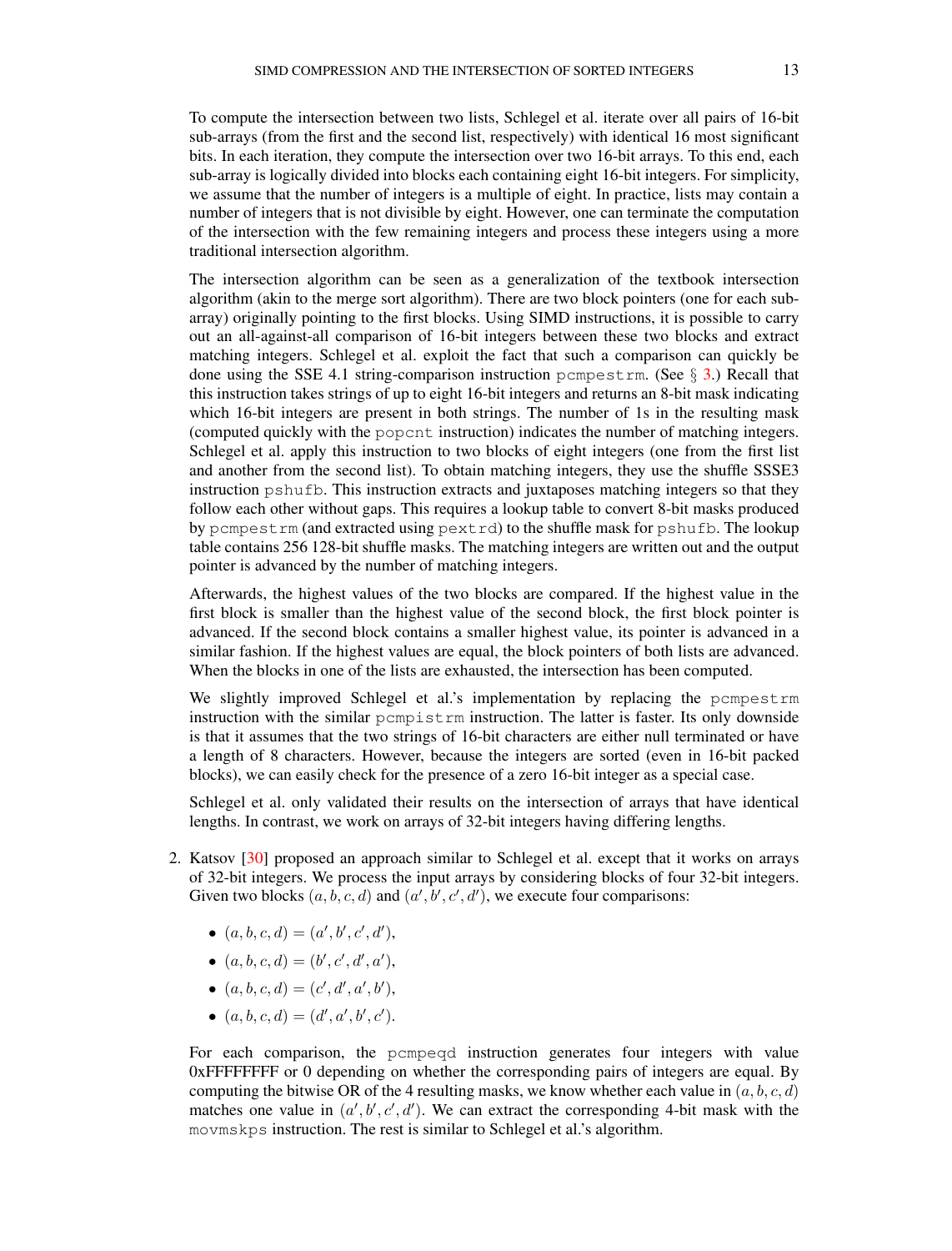There has been extensive work to accelerate sort or search algorithms by using SIMD instructions [\[31,](#page-27-11) [32\]](#page-27-12), among others. Nevertheless, we are not aware of other algorithms practically relevant to the intersection of sorted lists of integers using SIMD instructions.

# *6.2. Our intersection algorithms*

Both the SvS and textbook algorithms involve checking whether an element from one list is in the other list. When one list is substantially shorter than the other, we typically compare a single integer from the shorter list against several adjacent integers from the longer list. Such comparisons can be efficiently done using SIMD operations (see sample code in Appendix [A\)](#page-27-13) and this is the underlying idea of our intersection algorithms. Unlike the algorithms by Schlegel et al. and Katsov we do not need to process a mask to determine which integers intersect since we check only one integer at a time from the short list.

When implementing the SvS algorithm over uncompressed integers, it is convenient to be able to write out the result of the intersection directly in one of the two lists. This removes the need to allocate additional memory to save the result of the intersection. All our intersection algorithms are designed to have the *output-to-input* property: it is always safe to write the result in the shorter of the two lists, because the algorithms never overwrite unprocessed data. The algorithms by Schlegel et al. and Katsov do not have this property.

Our simplest SIMD intersection algorithm is V1 (see Algorithm [2\)](#page-13-0): V1 stands for "first vectorized intersection algorithm". It is essentially equivalent to a simple textbook intersection algorithm (SCALAR) except that we access the integers of the long lists in blocks of T integers. We advance in the short list one integer at a time. We then advance in the long list until we find a block of T integers such that the last one is at least as large as the integer in the short list. We compare the block of T different integers in the long list with the integer in the short list using SIMD instructions. If there is a match, that is, if one of the T integers is equal to the integer from the short list, we append that integer to the intersection list.

For example, consider Fig. [4.](#page-14-0) In the short list  $r$ , we want to know whether the integer 23 is present in the longer list. We start by creating a vector containing  $T = 8$  copies of the integer:  $R = (23, 23, \ldots, 23)$ . From the long list, we load 8 consecutive integers such that the last integer in the list is at least as large as 23. In this case, we load  $F = (15, 16, \ldots, 29, 31)$ . Then we compare the vectors  $R$  and  $F$  using as little as two SIMD operations. In our example, there is a match. There is no need to do much further work: we have determined that the integer r belongs to the intersection.

# <span id="page-13-0"></span>Algorithm 2 The V1 intersection algorithm

| <b>Require:</b> SIMD architecture with T-integer vectors            |
|---------------------------------------------------------------------|
| 1: <b>input</b> : two sorted non-empty arrays of integers $r$ , $f$ |
| 2: <b>assume:</b> length( $f$ ) is divisible by T                   |
| 3: $x$ initially empty dynamic array (our answer)                   |
| 4: $i \leftarrow 1$                                                 |
| 5: for $i \in \{1, 2, , \text{length}(r)\}\$ do                     |
| 6: $R \leftarrow (r_i, r_i, \ldots, r_i)$                           |
| 7: while $f_{j-1+T} < r_i$ do                                       |
| $i \leftarrow j + T$<br>8:                                          |
| <b>if</b> $j >$ length(f) <b>then</b><br>9:                         |
| return $x$<br>10:                                                   |
| 11: $F \leftarrow (f_i, f_{i+1}, \ldots, f_{i-1+T})$                |
| 12: <b>if</b> $R_i = F_i$ for some $i \in \{1, 2, , T\}$ then       |
| append $r_i$ to $x$<br>13:                                          |
| 14: return $x$                                                      |

We found it best to use the V1 algorithm with  $T = 8$ . Because SSE2 only offers 4-integer vectors, we simulate an 8-integer vector by using two 4-integer vectors (see Appendix [A\)](#page-27-13). To compare two vectors for possible equality between any two components, we use the pcmpeqd instruction: given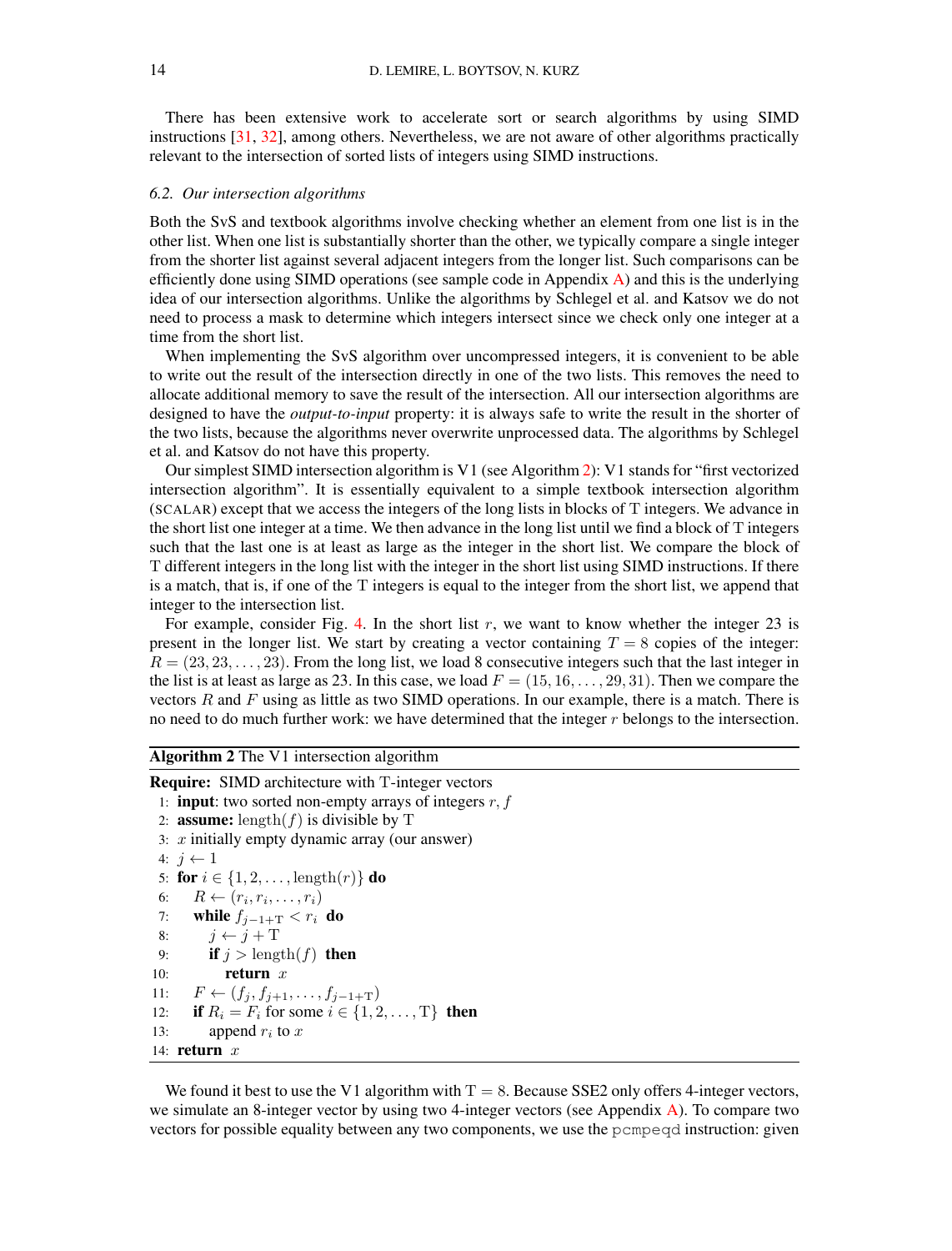<span id="page-14-0"></span>



(a) Extract one value  $r_i$  from r and create T-integer vector filled with this one value  $R = (r_i, r_i, \ldots)$  (e.g., with the pshufd SSE2 instruction)

(b) Load T values from  $f$  in vector F (e.g., using the movdqu SSE2 instruction)



(c) Determine whether  $R_i = F_i$  for some i (e.g., using the pcmpeqd and movmskps instructions)

Figure 4. Brief illustration of Algorithm V1 with  $T = 8$  and  $r_i = 23$ 

4 pairs of 32-bit integers, it generates 4 integers: 0xFFFFFFFF when the two integers are equal and  $0 \times 00000000$  otherwise. We can combine the result of two such tests with a bitwise OR (por). To test whether there is a match of any of the integers, we use the movmskps instruction.

However, the computational complexity of the V1 algorithm is still  $O(m + n/T)$  where T is limited to small constants by the CPU architecture. Hence, a simple galloping intersection can be faster than V1 when  $n \gg m$  as the galloping algorithm has complexity  $O(m \log n)$ .

We can optimize further and add two layers of branching (henceforth V3, see Algorithm [3\)](#page-16-1). That is, like with V1, we first locate a block of 4T integers  $(f_j, \ldots, f_{j-1+4T})$  in the larger array f where a match could be found for the current value  $r_i$  selected from the small array: we increment j by steps of 4T until the last value from the current block is at least as large as the value from the small array,  $f_{j-1+4T} \ge r_i$ . However, instead of directly comparing 4T pairs of integers as the analog of Algorithm V1 would do, we use the binary search algorithm to find the one block of  $T$  integers within the larger block of 4T integers where a match is possible. Technically, we compare the current value from the small array  $r_i$  with the value in the middle of the block of 4T (integers  $f_{i-1+2T}$ ) and then again with either the value in the middle of the first half  $(f_{j-1+T})$  or in the middle of the second half ( $f_{j-1+3T}$ ). Thus, some comparisons can be skipped. We first tried a version, called V2, that added only one layer of branching to V1 but it did not prove useful in practice.

<span id="page-14-1"></span>However, when  $n$  is large, galloping is superior to both V1 and V3. Thus, we also created a SIMD-based galloping (henceforth SIMD GALLOPING, see Algorithm [4\)](#page-16-2). It uses the same ideas as galloping search, except that we exploit the fact that SIMD instructions can compare  $T$  pairs of integers at once. SIMD GALLOPING has similar complexity in terms of  $m$  and  $n$  as scalar galloping  $(O(\frac{m}{T} \log n) = O(m \log n))$  so we expect good scalability.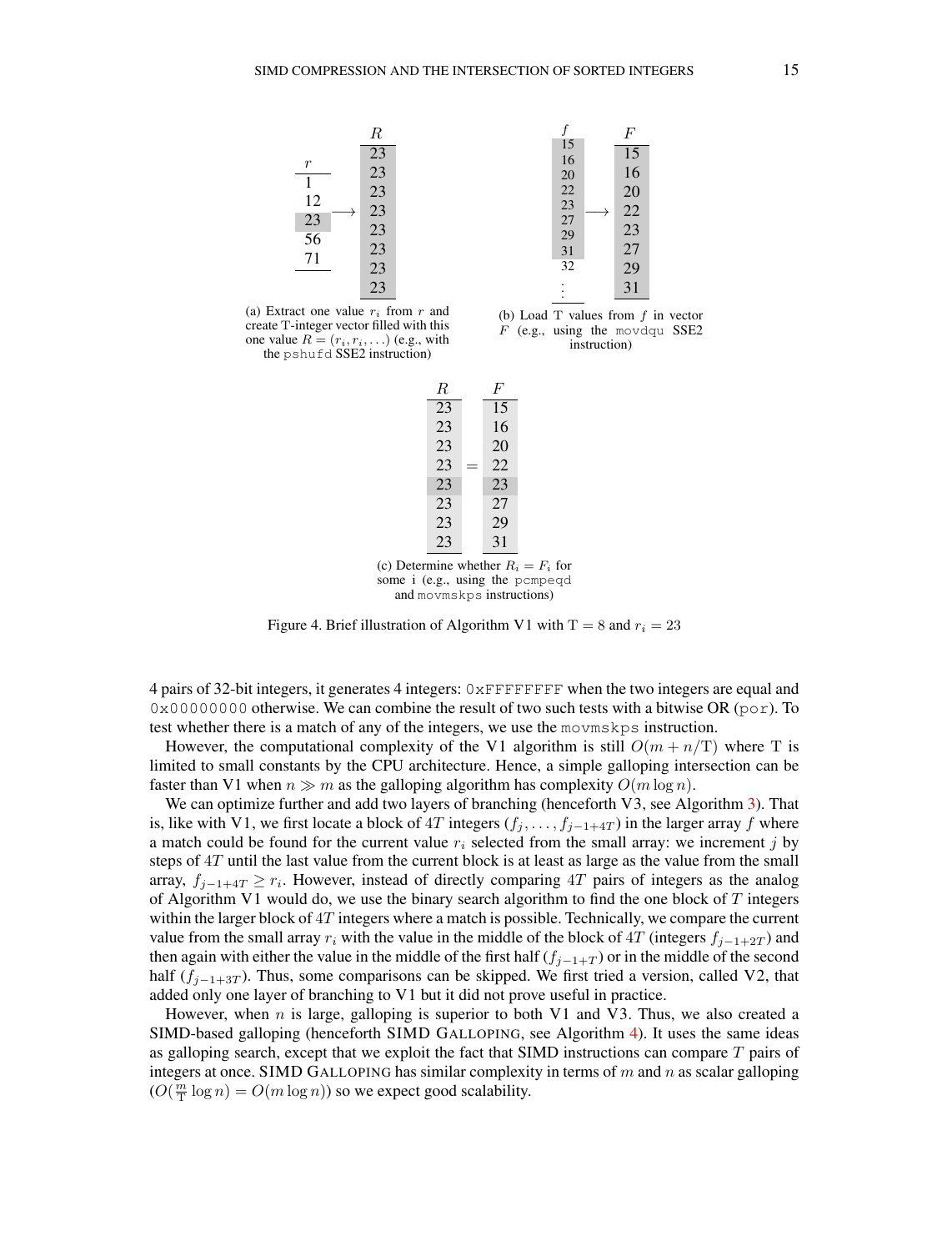*6.2.1. SIMD Hybrid Algorithm* In practice, we find that our SIMD GALLOPING is always faster than a non-SIMD galloping implementation. Nevertheless, to fully exploit the speed of SIMD instructions, we find it desirable to still use V1 and V3 when they are faster. Thus, when processing 32-bit integers, we use a combination of V1, V3, and SIMD galloping where a choice of the intersection algorithm is defined by the following heuristic:

- When length(r)  $\leq$  length(f)  $<$  50  $\times$  length(r), we use the V1 algorithm with 8-integer vectors (T = 8, see Algorithm [2\)](#page-13-0).
- When  $50 \times \text{length}(r) \leq \text{length}(f) \leq 1000 \times \text{length}(r)$ , we use the V3 algorithm with 32integer vectors  $(T = 32$ , see Algorithm [3\)](#page-16-1)
- When  $1000 \times \text{length}(r) \leq \text{length}(f)$ , we use the SIMD GALLOPING algorithm with 32integer vectors  $(T = 32$ , see Algorithm [4\)](#page-16-2).

Though we are most interested in 32-bit integers, V1, V3 and SIMD GALLOPING can also be used with arrays of 8-bit, 16-bit and 64-bit integers. Different heuristics would be needed in such cases.

*6.2.2. Possible refinements* Our SIMD Intersection algorithms assume that the longer array has length divisible by either T or 4T. In practice, when this is not the case, we complete the computation of the intersection with the SCALAR algorithm. We expect that the contribution of this step to the total running time is small. As a possibly faster alternative, we could pad the longer array to a desired length using a special integer value that is guaranteed not to be in the shorter array. We could also fallback on other SIMD algorithms to complete the computation of the intersection.

We could introduce other refinements. For example, our implementation of SIMD GALLOPING relies on a scalar binary search like the conventional galloping. However, recent Intel processors have introduced gather instructions (vpgatherdd) that can retrieve at once several integers from various locations [\[33\]](#page-27-14). Such instructions could accelerate binary search. We do not consider such possibilities further.

## 7. EXPERIMENTAL RESULTS

We assess experimentally the unpacking speed with *integrated* differential coding (§ [7.4\)](#page-17-0), the decompression speed of the corresponding schemes  $(\S$  [7.5\)](#page-19-0), the benefits of our SIMD-based intersection schemes ( $\S$  [7.6\)](#page-20-0), and, SIMD-accelerated bitmap-list hybrids ( $\S$  [7.7\)](#page-21-0) with realistic query logs and inverted indexes.

## <span id="page-15-0"></span>*7.1. Software*

All our software is freely available online<sup> $‡$ </sup> under the Apache Software License 2.0. The code is written in C++ using the C++11 standard. Our code builds using several compilers such as clang++ 3.2 and Intel icpc 13. However, we use GNU GCC 4.7 on a Linux PC for our tests. All code was compiled using the -O3 flag. We implemented scalar schemes (FASTPFOR and VARINT) without using SIMD instructions and with the scalar equivalent of D1 differential coding.

# *7.2. Hardware*

We ran all our experiments on an Intel Xeon CPU (E5-1620, *Sandy Bridge*) running at 3.60 GHz. This CPU also has 10 MB of L3 cache as well as 32 kB and 256 kB of L1 and L2 data cache per core. We have 32 GB of RAM (DDR3-1600) running quad-channel. We estimate that we can read from RAM at a speed of 4 billion 32-bit integers per second and from L3 cache at a speed of 8 billion 32-bit integers per second. All data is stored in RAM so that disk performance is irrelevant.

<span id="page-15-1"></span><sup>‡</sup><https://github.com/lemire/SIMDCompressionAndIntersection>.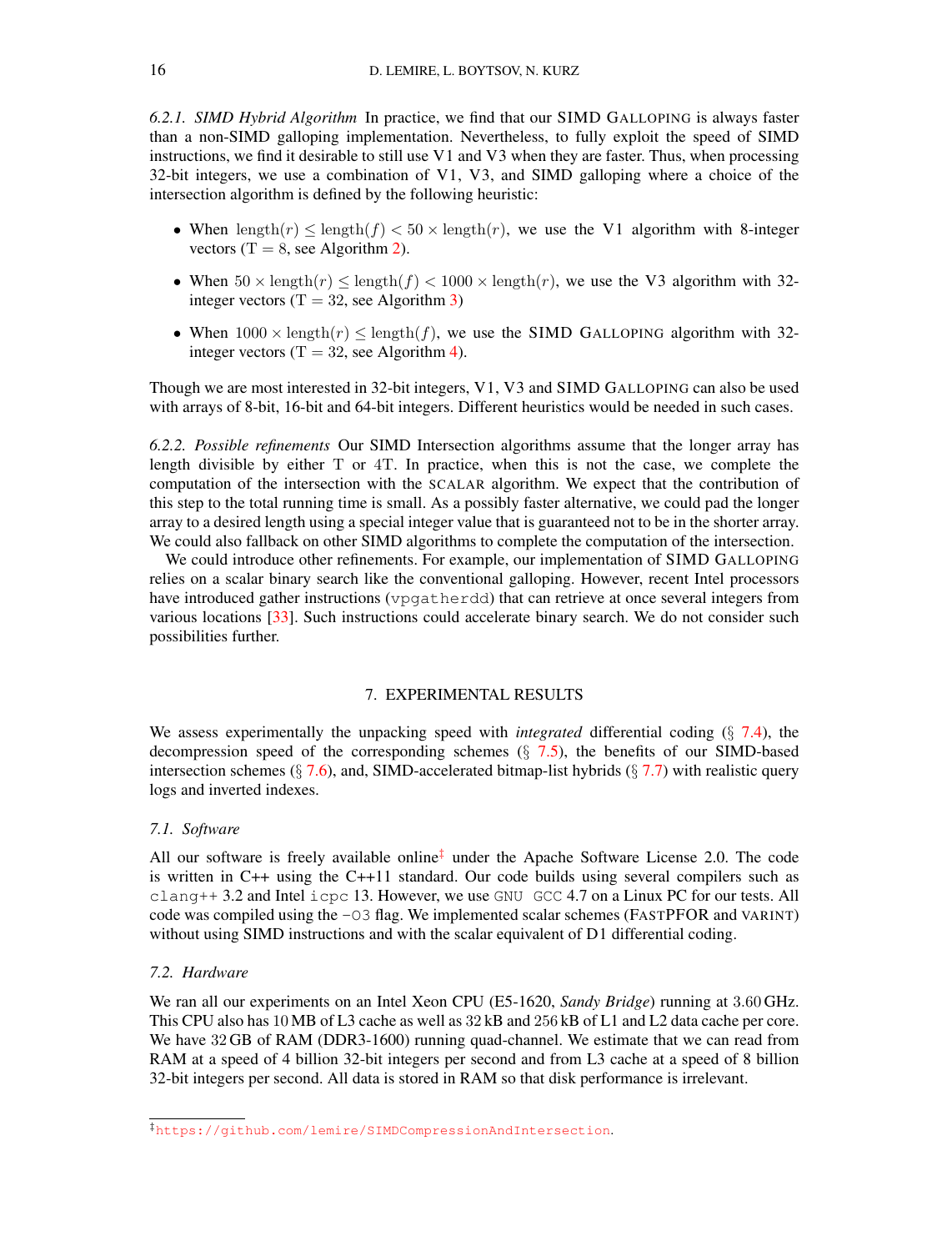#### <span id="page-16-1"></span>Algorithm 3 The V3 intersection algorithm

Require: SIMD architecture with T-integer vectors 1: **input**: two sorted non-empty arrays of integers  $r$ ,  $f$ 2: **assume:** length( $f$ ) is divisible by  $4T$ 3:  $x$  initially empty dynamic array (our answer) 4:  $i \leftarrow 1$ 5: **for**  $i \in \{1, 2, ..., \text{length}(r)\}\)$  **do** 6:  $R \leftarrow (r_i, r_i, \ldots, r_i)$ 7: while  $f_{i-1+4T} < r_i$  do 8:  $j \leftarrow j + 4T$ 9: **if**  $j > \text{length}(f)$  then 10: return  $x$ 11: **if**  $f_{i-1+2T} \ge r_i$  then 12: **if**  $f_{j-1+T} \geq r_i$  then 13:  $F \leftarrow (f_j, f_{j+1}, \ldots, f_{j-1+T})$ 14: else 15:  $F \leftarrow (f_{j+T}, f_{j+2+T}, \ldots, f_{j-1+2T})$ 16: else 17: **if**  $f_{j-1+3T} \geq r_i$  then 18:  $F \leftarrow (f_{j+2T}, f_{j+2+2T}, \ldots, f_{j-1+3T})$ 19: else 20:  $F \leftarrow (f_{j+3T}, f_{j+2+3T}, \dots, f_{j-1+4T})$ <br>
21: **if**  $R_i = F_i$  for some  $i \in \{1, 2, \dots, T\}$  **the** if  $R_i = F_i$  for some  $i \in \{1, 2, \dots, T\}$  then 22: append  $r_i$  to  $x$ 23: return x

# <span id="page-16-2"></span>Algorithm 4 The SIMD GALLOPING algorithm

Require: SIMD architecture with T-integer vectors

1: **input**: two non-empty sorted arrays of integers  $r$ ,  $f$ 

2: **assume:** length( $f$ ) is divisible by T

```
3: x initially empty dynamic array (our answer)
```

```
4: j \leftarrow 15: for i \in \{1, 2, ..., \text{length}(r)\}\) do
```

```
6: R \leftarrow (r_i, r_i, \ldots, r_i)
```
- 7: **find** by sequential search the smallest  $\delta$  such that  $f_{j+\delta-1+T} \ge r_i$  for  $\delta =$  $0, 1T, 2T, 4T, \ldots$ , length $(f) - 1 + T$ , if none return x
- 8: find by binary search the smallest  $\delta_{\min}$  in  $[\delta/2,\delta]$  divisible by T such that  $f_{j+\delta_{\min}-1+T} \geq r_i$

9:  $j \leftarrow j + \delta_{\min}$ 10:  $F \leftarrow (f_j, f_{j+1}, \ldots, f_{j-1+T})$ 11: **if**  $R_i = F_i$  for some  $i \in \{1, 2, ..., T\}$  then 12: append  $r_i$  to  $x$ 13: return  $x$ 

### <span id="page-16-0"></span>*7.3. Real data*

To fully assess our results, we need realistic data sets. For this purpose, we use posting lists extracted from the TREC collections ClueWeb09 (Category B) and GOV2. Collections GOV2 and ClueWeb09 (Category B) contain roughly 25 and 50 million HTML documents, respectively. These documents were crawled from the web. In the case of GOV2 almost all pages were collected from websites in either the .gov or .us domains, but the ClueWeb09 crawl was not limited to any specific domain.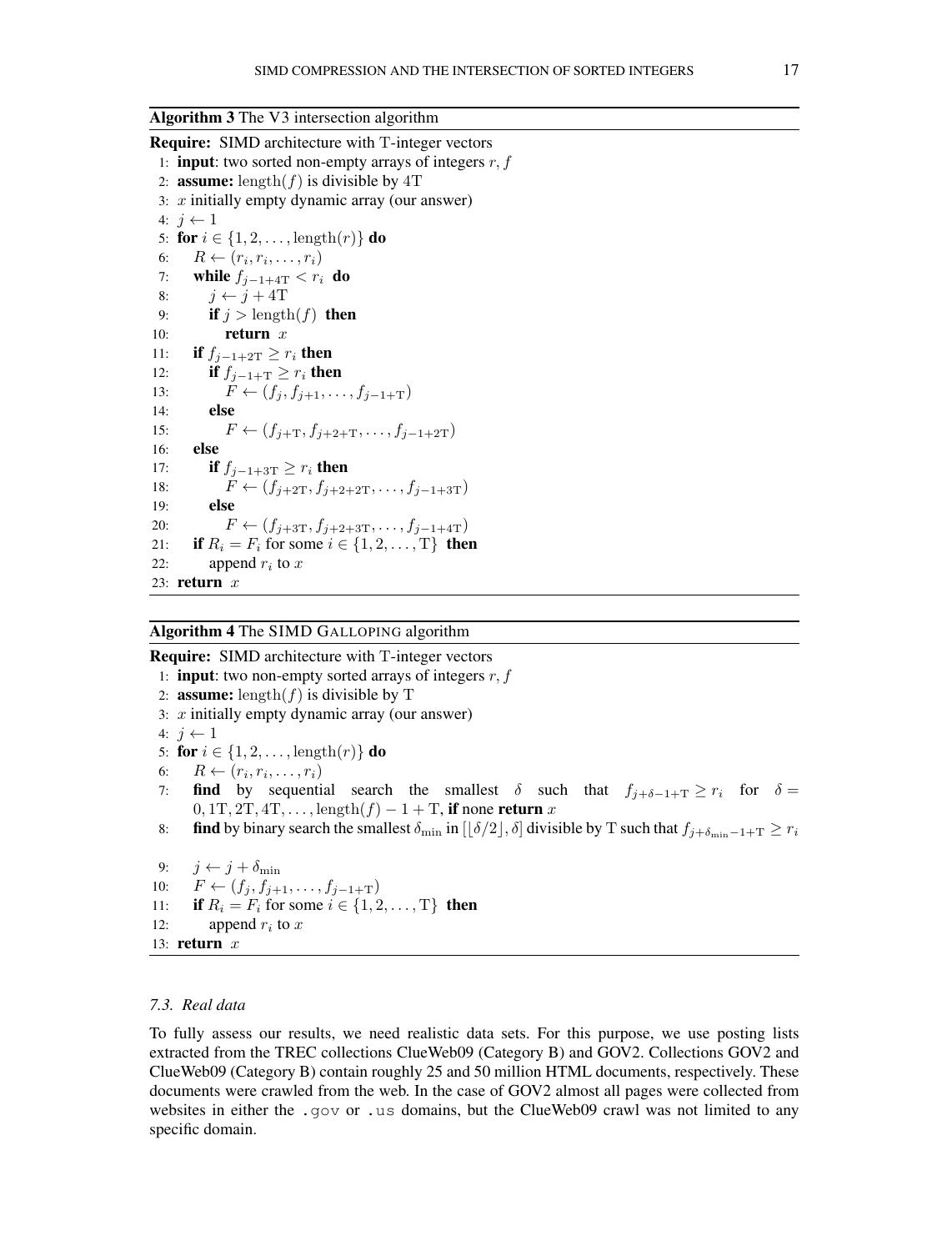ClueWeb09 is a partially sorted collection: on average it has runs of 3.7 thousand documents sorted by URLs. In GOV2, the average length of the sorted run is almost one. Thus, we use two variants of GOV2: the original and a sorted one, where documents are sorted by their URLs. We did not consider other sorting strategies such as by number of terms in the document (terms-indocument) or by document size [\[15,](#page-26-1) [34\]](#page-27-15).

We first indexed collections using Lucene (version 4.6.0): the words were stopped using the default Lucene settings, but not stemmed. Then, we extracted postings corresponding to one million most frequent terms. In both GOV2 and ClueWeb09, the excluded terms represent  $4\%$ of the postings. Morever, the excluded posting lists had averages of 3.2 postings for GOV2 and 4.5 postings for ClueWeb09. The extracting software as well as the processed data is freely available online.[§](#page-17-1) Uncompressed, extracted posting lists from GOV2 and ClueWeb09 use 23 GB and 59 GB, respectively. They include only document identifiers.

Our corpora represent realistic sets of documents obtained by splitting a large collection so that each part fits into the memory of a single server. In comparison, other researchers use collections of similar or smaller sizes. Culpepper and Moffat [\[5\]](#page-25-4), Ao et al. [\[17\]](#page-26-3), Barbay et al. [\[14\]](#page-26-0), Ding et al. [\[16\]](#page-26-2) and Vigna  $[19]$  used TREC GOV2 (25M documents), Ding and König  $[9]$  $[9]$  indexed Wikipedia (14M documents) while Transier and Sanders [\[10\]](#page-25-9) used WT2g (250k documents).

<span id="page-17-2"></span>*7.3.1. Query logs* In addition, we used the TREC million-query track (1MQ) logs (60 thousand queries from years 2007–2009). We randomly picked 20 thousand queries containing at least two indexed terms. These queries were converted into sequences of posting identifiers for GOV2 and ClueWeb09. Recall that postings beyond one million most frequent terms were eliminated. Therefore, we had to exclude  $4.6\%$  of queries in the case of ClueWeb09 and  $8.4\%$  of queries in the case of GOV2 (which could not be converted to posting identifiers). We believe that excluding a small fraction of the queries slightly biased up processing times, but the overall effect was not substantial.

Table [IV](#page-18-0) gives intersection statistics for the GOV2 and Clueweb09 collections. We give the percentage of all queries having a given number of terms, the average size of the intersection, along with the average size of the smallest posting list (term 1), the average size of the second smallest (term 2) and so on.

To insure that all our indexes fit in RAM, we index only the terms used by the given query log. When reporting compression results (in bits/int), we only consider this in-memory index.

#### <span id="page-17-0"></span>*7.4. Bit unpacking*

Bit unpacking (see  $\S 4.2$ ) is the fundamental operation we use as building blocks for our compression schemes (i.e., the families S4-BP128, FASTPFOR, S4-FASTPFOR). In our experiments, unpacking always includes differential coding, as an integrated operation or a separate step (see  $\S$  [5\)](#page-8-1).

To test the speed of our various bit unpacking routines, we generated random arrays of 4096 32 bit integers for each bit width  $b = 1, 2, \ldots, 31$ . We generated gaps smaller than  $2^b$  using the C rand function as a pseudo-random number generator. Because SIMD unpacking routines operate on blocks of 128 integers (see Algorithm [1\)](#page-11-1), a total of  $4096/128 = 32$  calls to the same unpacking routine is required to unpack an entire array. For each bit width, we ran  $2^{14}$  sequences of packing and unpacking and report only the average.

Generally, unpacking is fastest for low bit widths and for bit widths that are powers of two. We used the Intel Architecture Code Analyzer (IACA) on our 32 SIMD unpacking routines omitting differential coding for simplicity. IACA provides an optimistic estimation of the reciprocal throughput of these procedures: a value of 32 cycles means that if we repeatedly called the same routine, one full routine might complete every 32 cycles. Thus, in our case, we get an optimistic estimate of the number of cycles it takes to unpack 128 integers. Fig. [5](#page-18-1) provides this reciprocal

<span id="page-17-1"></span><sup>§</sup><https://github.com/searchivarius/IndexTextCollect> and [http://lemire.me/data/](http://lemire.me/data/integercompression2014.html) [integercompression2014.html](http://lemire.me/data/integercompression2014.html).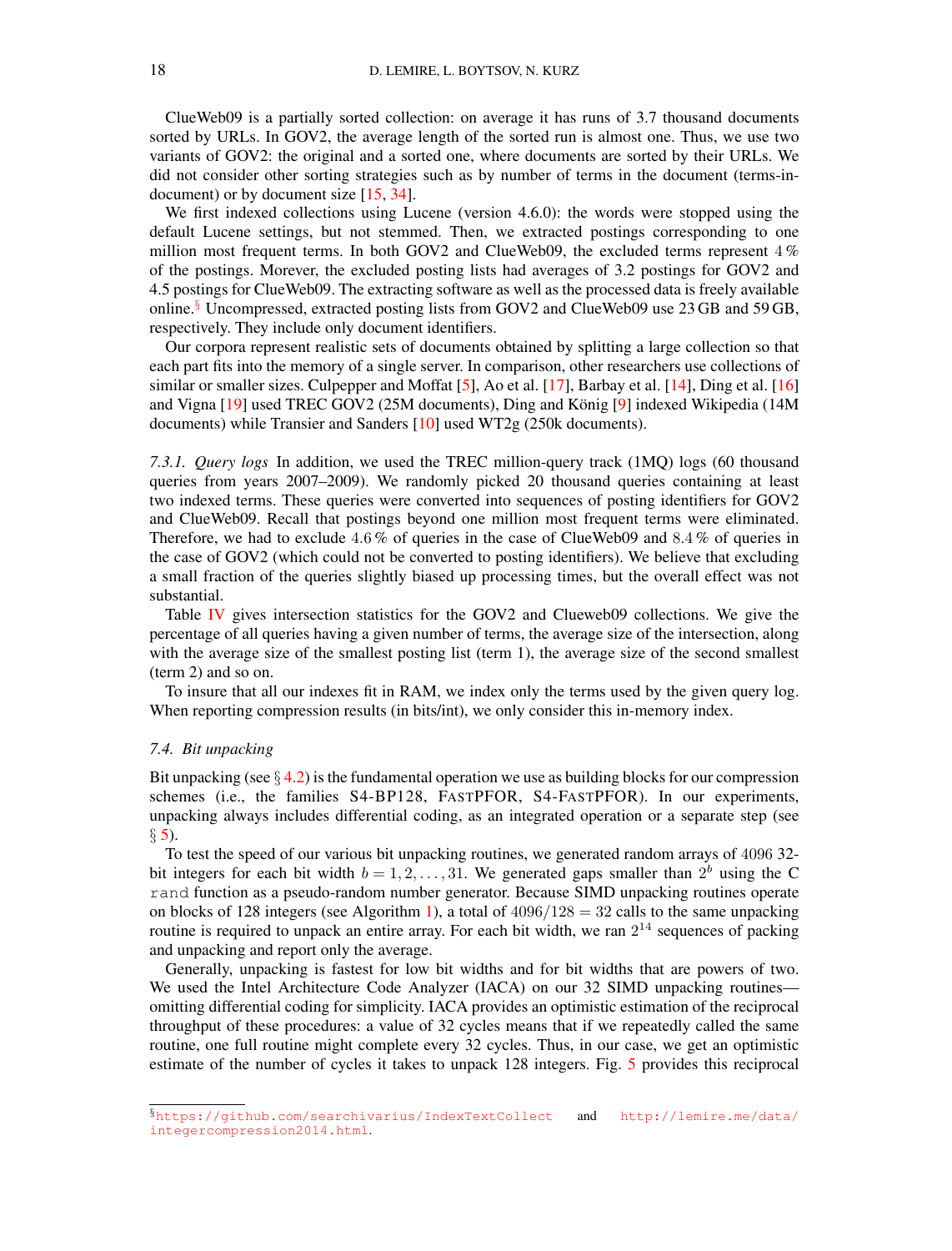<span id="page-18-0"></span>Table IV. Statistics about the TREC Million-Query log on two corpora. We give the percentage of all queries having a given number of terms, the average size of the intersection along with the average size of the smallest posting list (term 1), the average size of the second smallest (term 2) and so on. All sizes are in thousands. There are 50M documents in total for Clueweb09 and half as many for Gov2.

(a) Clueweb09 (matching documents in thousands)

| # | $\%$ | inter. | term $1$ , term $2$ ,                    |
|---|------|--------|------------------------------------------|
| 2 | 19.8 | 93     | 380, 2600                                |
| 3 | 32.5 | 29     | 400, 1500, 5100                          |
|   | 26.3 | 17     | 480, 1400, 3200, 8100                    |
| 5 | 13.2 | 12     | 420, 1200, 2600, 4800, 10 000            |
| 6 | 4.9  | 4      | 350, 1000, 2100, 3700, 6500, 13000       |
|   | 17   | 5      | 390, 1100, 2100, 3400, 5200, 7300, 13000 |

(b) Gov2 (matching documents in thousands)

| #              | $\%$ | inter. | term $1$ , term $2$ ,                 |
|----------------|------|--------|---------------------------------------|
| 2              | 19.6 | 49     | 160, 1100                             |
| $\overline{3}$ | 32.3 | 22     | 180, 710, 2400                        |
|                | 26.4 | 11     | 210, 620, 1500, 3700                  |
| 5              | 13.4 |        | 170, 520, 1100, 2200, 4400            |
| 6              | 5.0  | 3      | 140, 420, 850, 1500, 2600, 5100       |
|                | 1.8  |        | 190, 440, 790, 1300, 2200, 3200, 5400 |

<span id="page-18-1"></span>

Figure 5. Estimated reciprocal throughput of the SIMD unpacking procedures according to IACA (for 128 32-bit integers and without differential coding).

throughput for all bit widths on our processor microarchitecture (*Sandy Bridge*). It takes between 32 to 61 cycles to execute each 128-integer unpacking procedure, and the estimated throughput depends on the bit width. IACA reports that execution port 4 is a bottleneck for bit widths 1, 2, 3, 4, 8, 16, 32: it indicates that we are limited by register stores in these cases. Indeed, 32 128-bit store operations are required to write 128 32-bit integers and we can only issue one store instruction per cycle: we therefore need 32 cycles. Otherwise, execution port 0 is a bottleneck. This port is used by shift instructions on *Sandy Bridge*: these instructions are used more often when bit widths are large, except if the bit width is a power of two.

In Fig. [6a,](#page-19-1) we plot the speed ratios of the integrated bit unpacking (i.e., Algorithm [1](#page-11-1) for SIMD routines), vs. the regular one where differential coding is applied separately on small blocks of 32 bit integers. To differentiate the integrated and regular differential coding we use an i prefix (iD4 vs. D4). For D4, integration improves the speed by anywhere from over 30 % to 90 %. For D1, the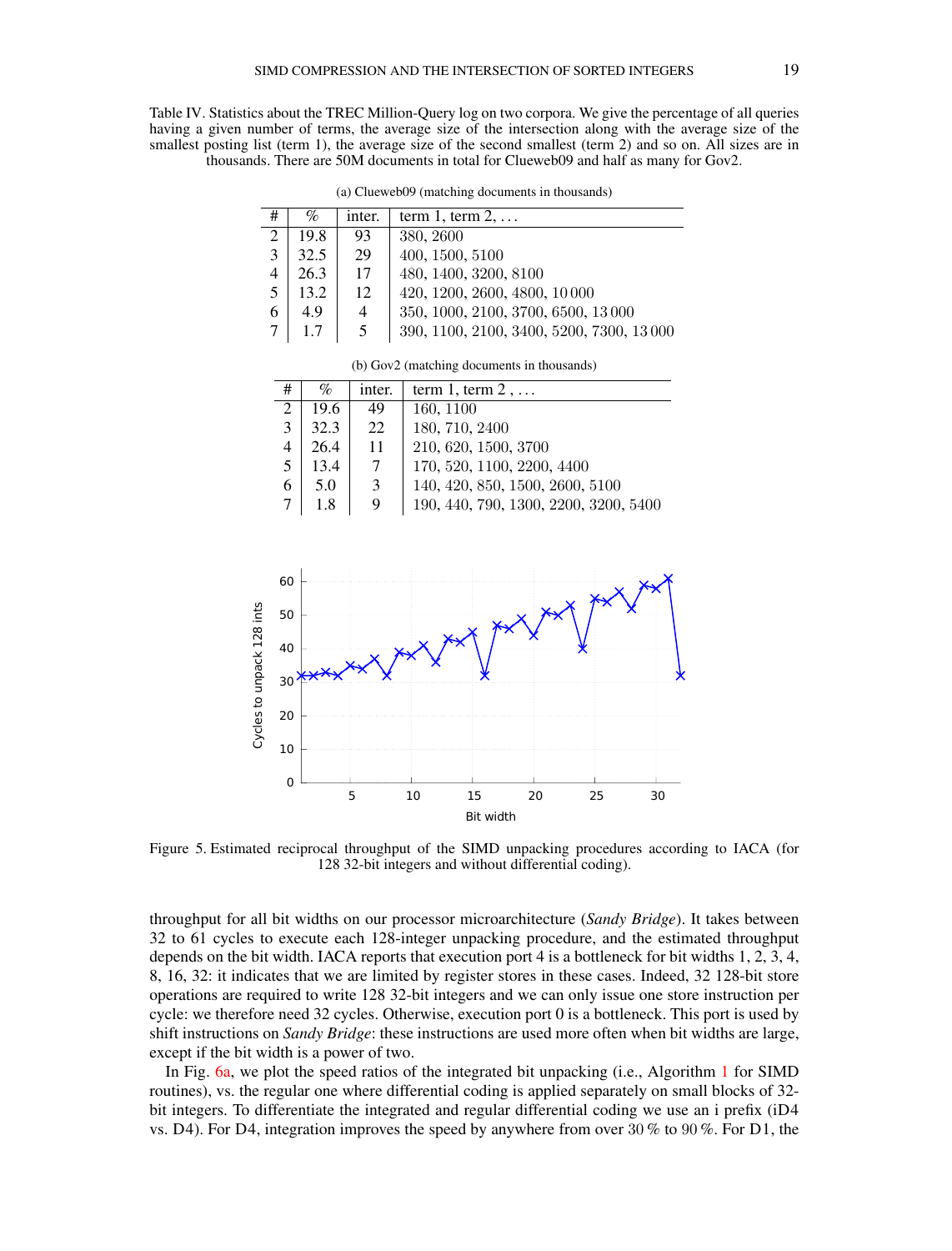<span id="page-19-1"></span>

(a) One-pass (integrated) vs. two-pass (block-level) prefix sum

<span id="page-19-2"></span>

(b) Several differential bit unpacking speeds

Figure 6. Unpacking speed for all bit widths ( $b = 1, \ldots, 31$ ). See Algorithm [1.](#page-11-1) Speed is reported in billions of 32-bit integers per second. We use arrays of 4096 integers for these tests.

results are less impressive as the gains range from  $20\%$  to  $40\%$ . For D2 and DM, the result lies in-between. Moreover, the gains due to the integration are most important when the unpacking is fastest: for small bit widths or bit widths that are a power of two such as 8 and 16. This phenomenon is consistent with our analysis (see  $\S$  [5\)](#page-8-1): the benefits of integration are mostly due to the reduction by half of the number of registers stored to memory, and these stores are more of a bottleneck for these particular bit widths.

In Fig. [6b,](#page-19-2) we compare all of the integrated bit unpacking procedures (iD4, iDM, iD2, iD1). As our analysis predicted (see Table [III\)](#page-10-1), D4 is the fastest followed by DM, D2 and D1. For comparison, we also include the scalar bit unpacking speed. The integrated bit unpacking (iscalar curve) is sometimes twice as fast as regular bit unpacking (scalar curve). Even so, the fastest scalar unpacking routine has half the speed as our slowest SIMD unpacking routine (iD1).

# <span id="page-19-0"></span>*7.5. Decompression speed*

We consider several fast compression schemes: VARINT (see  $\S$  [4.1\)](#page-4-1), S4-BP128 (see  $\S$  [4.3\)](#page-6-1), FASTPFOR and S4-FASTPFOR (see  $\S$  [4.4\)](#page-6-2). To test the speed of our integer compression schemes, we generated arrays using the ClusterData distribution from Anh and Moffat [\[25\]](#page-27-5). This distribution primarily leaves small gaps between successive integers, punctuated by occasional larger gaps. We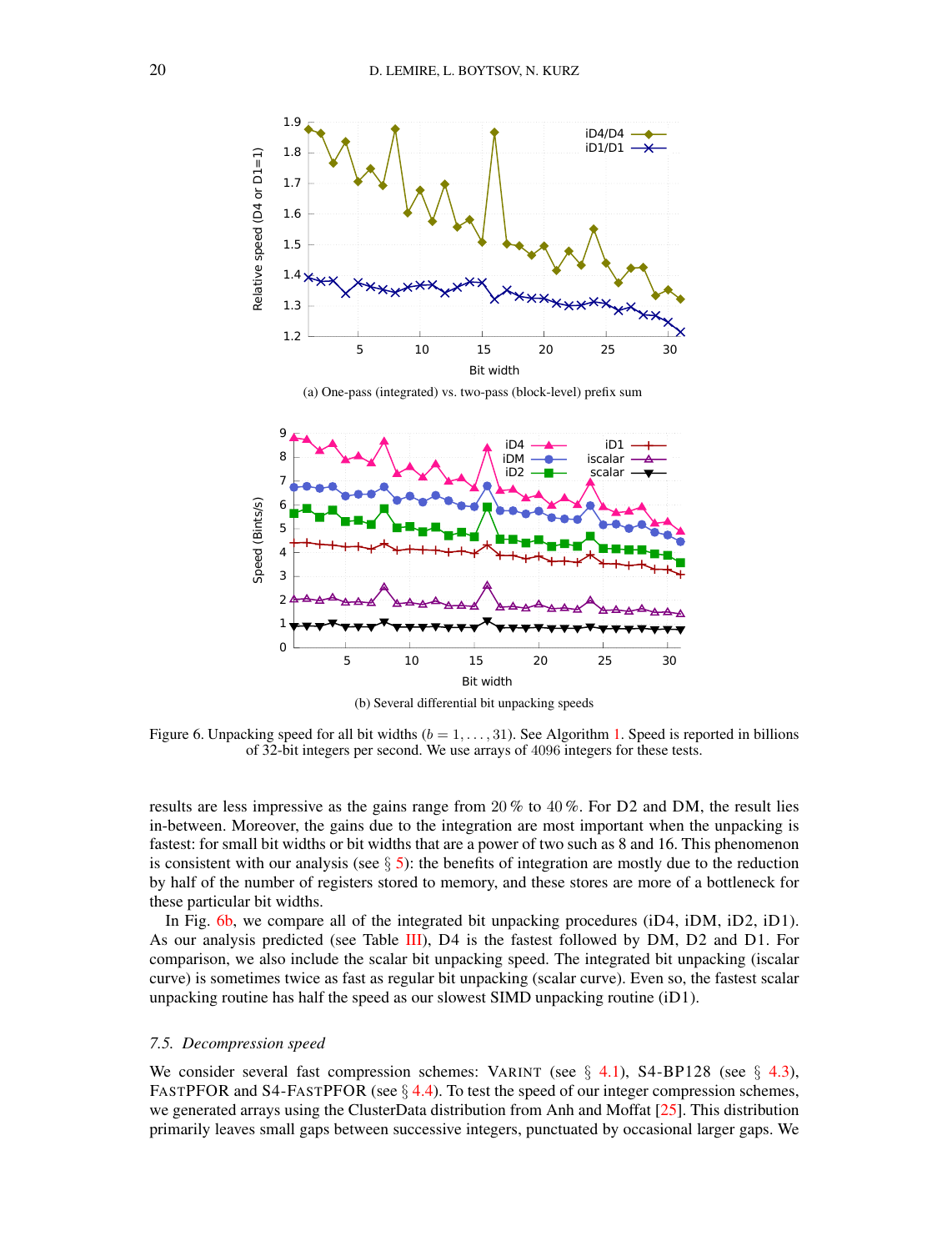|                                                   | dense |                   |      | sparse            |
|---------------------------------------------------|-------|-------------------|------|-------------------|
|                                                   |       | bits/int Bint32/s |      | bits/int_Bint32/s |
| entropy                                           | 3.9   |                   | 14.7 |                   |
| copy                                              | 32.0  | 5.4               | 32.0 | 5.4               |
| S <sub>4</sub> -BP <sub>128</sub> -D <sub>4</sub> | 6.0   | 5.4               | 16.5 | 4.4               |
| S4-BP128-D4-NI                                    | 6.0   | 3.9               | 16.5 | 3.3               |
| S <sub>4</sub> -BP <sub>128</sub> -DM             | 5.9   | 5.5               | 16.3 | 4.1               |
| S4-BP128-DM-NI                                    | 5.9   | 3.9               | 16.3 | 3.3               |
| $S4-BP128-D2$                                     | 5.5   | 4.8               | 16.0 | 3.5               |
| S4-BP128-D2-NI                                    | 5.5   | 3.7               | 16.0 | 3.2               |
| S <sub>4</sub> -BP <sub>128</sub> -D <sub>1</sub> | 5.0   | 3.9               | 15.5 | 3.0               |
| S4-BP128-D1-NI                                    | 5.0   | 3.0               | 15.5 | 2.7               |
| S4-FASTPFOR-D4                                    | 5.8   | 3.1               | 16.1 | 2.6               |
| S4-FASTPFOR-DM                                    | 5.5   | 2.8               | 15.8 | 2.4               |
| S4-FASTPFOR-D2                                    | 5.1   | 2.7               | 15.4 | 2.4               |
| S4-FASTPFOR-D1                                    | 4.4   | 2.2               | 14.8 | 2.0               |
| <b>FASTPFOR</b>                                   | 4.4   | 1.1               | 14.8 | 1.1               |
| VARINT                                            | 8.0   | 1.2               | 17.2 | 0.3               |

<span id="page-20-1"></span>Table V. Results on ClusterData for dense ( $2^{16}$  integers in  $[0, 2^{19})$ ) and sparse ( $2^{16}$  integers in  $[0, 2^{30})$ ). We report decompression speed in billions of 32-bit integers per second (Bint32/s). Shannon entropy of the deltas is given. Our Intel CPU runs at 3.6 GHz. The -NI suffix (for *non-integrated*) indicates that the prefix sum requires a second pass over 128-integer blocks. The standard deviation of our timings is less than 5%.

generated arrays of 65536 32-bit integers in either  $[0, 2^{19})$  or  $[0, 2^{30})$ . In each case, we give the decompression speed of our schemes, the entropy of the deltas as well as the speed (in billions of 32-bit integers per second) of a simple copy (implemented as a call to memcpy) in Table [V.](#page-20-1) All compression schemes use differential coding. We append a suffix (-D4, -DM, -D2, and -D1) to indicate the type of differential coding used. We append the -NI suffix (for *non-integrated*) to S4-BP128-\* schemes where the prefix sum requires a second pass. We get our best speeds with S4-BP128-D4 and S4-BP128-DM.[¶](#page-20-2) Given our 3.60 GHz clock speed, they decompress 32-bit integers using between 0.7 and 0.8 CPU cycles per integer. In contrast, the best results reported by Lemire and Boytsov [\[3\]](#page-25-2) was 1.2 CPU cycles per 32-bit integer, using similar synthetic data with a CPU of the same family (*Sandy Bridge*).

S4-BP128-D1-NI is 38 % faster than S4-FastPFOR but S4-FastPFOR compensates with a superior compression ratio (5  $\%$  –15  $\%$  better). However, with integration, S4-BP128-D1 increases the speed gap to  $50\,\%-75\,\%$ .

#### <span id="page-20-0"></span>*7.6. Intersections*

We present several intersections algorithms between (uncompressed) lists of 32-bit integers in § [6.](#page-10-0) To test these intersections, we again generate lists using the ClusterData distribution [\[25\]](#page-27-5): all lists contain integers in  $[0, 2^{26})$ . Lists are generated in pairs. First, we set the target cardinality n of the largest lists to  $2^{22}$ . Then we vary the target cardinality m of the smallest list from n down to  $n/10000$ . To ensure that intersections are not trivial, we first generate an "intersection" list of size  $m/3$  (rounded to the nearest integer). The smallest list is built from the union of the intersection list with another list made of  $2m/3$  integers. Thus, the maximum length of this union is m. The longest list is made of the union of the intersection list with another list of cardinality  $n - m/3$ , for a total cardinality of up to n. The net result is that we have two sets with cardinalities  $\approx m$ and  $\approx n$  having an intersection at least as large as  $m/3$ . We compute the average of 5 intersections

<span id="page-20-2"></span><sup>¶</sup>Though we report a greater speed in one instance for S4-BP128-DM (5.5) than for S4-BP128-D4 (5.4), the 3-digit values are close: 5.45 and 5.44.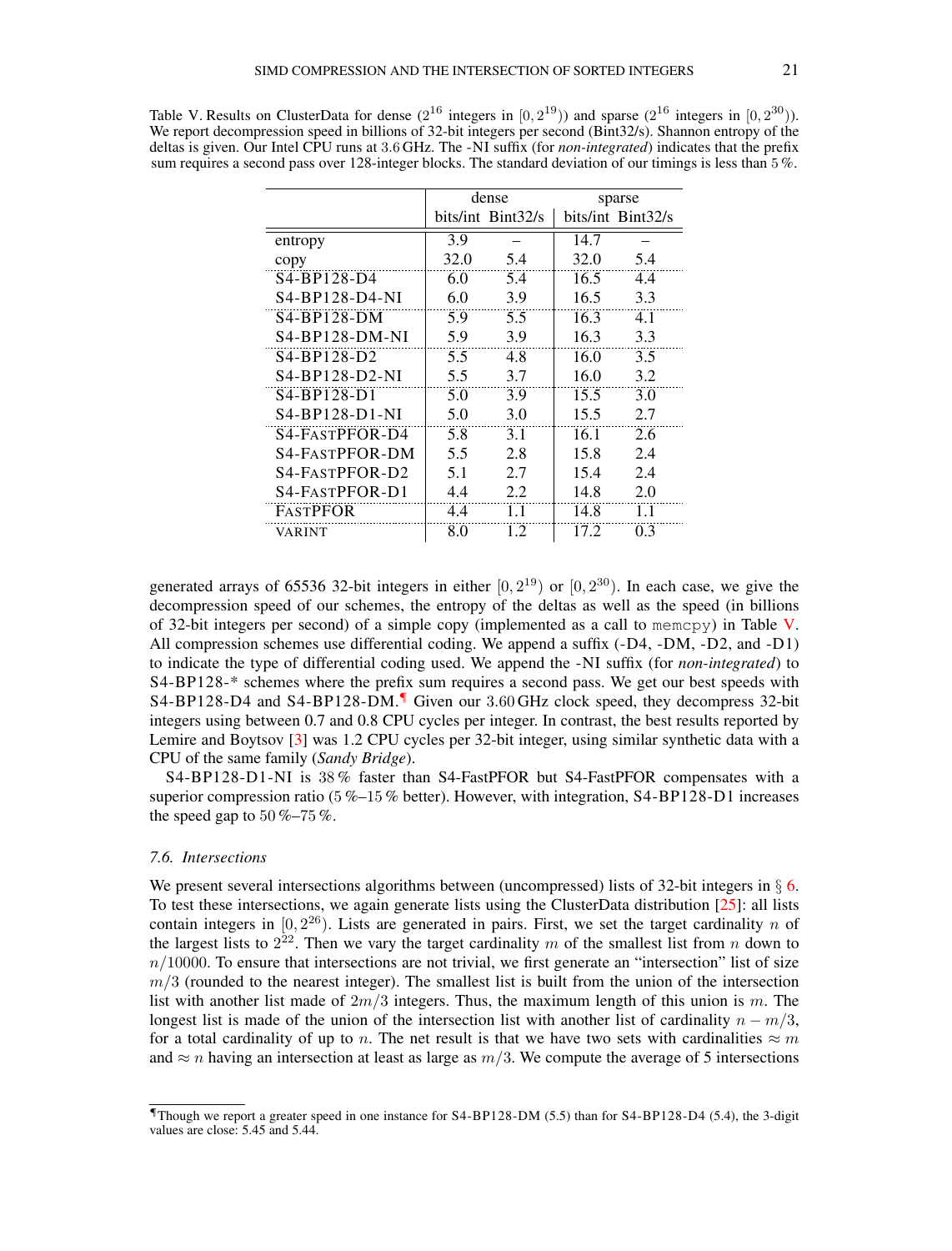| scheme             |          |     |                  |     | bits/int time bits/int time bits/int time |     |
|--------------------|----------|-----|------------------|-----|-------------------------------------------|-----|
|                    | GOV2     |     | GOV2 CLUEWEB09   |     |                                           |     |
|                    | (sorted) |     | (unsorted)       |     |                                           |     |
| <b>SIMD SvS</b>    | 32.0     | 0.5 | 32.0 0.7         |     | 32.0                                      | 1.5 |
| Galloping SvS 32.0 |          | 0.7 | 32.0             | 1.4 | 32.0                                      | 2.8 |
| SCALAR SVS 32.0    |          | 2.8 | $32.0 \quad 3.3$ |     | 32.O                                      | 66  |

<span id="page-21-1"></span>Table VI. Time required to answer queries in ms/query along with the storage requirement in bits/int, using the TREC Million-Query log sample from  $\S 7.3.1$ . The standard deviation of our timings is less than 1%.

(using 5 pairs of lists). This choice  $(m/3)$  is motivated by our experience with search engine queries (e.g., see Table [IV\)](#page-18-0) where the intersection size is often about 30 % of the smaller of two sets for 2-term queries. We also present the figures for the case where the intersection is much smaller  $(0.01m)$ : the relative results are similar. The performance of the intersection procedures is sensitive to the data distribution however. When we replaced ClusterData with a uniform distribution, the intersection speed diminished by up to a factor of 2.5: value clustering improves branch predictions and skipping [\[27\]](#page-27-7).

We report all speeds relative to the basic SCALAR intersection. All input lists are uncompressed. In Fig. [7a,](#page-22-0) we compare the speed of our 3 SIMD intersection functions: V1, V3, and SIMD GALLOPING. We see that V1 is the fastest for ratios of up to 16:1, whereas SIMD GALLOPING is the fastest for ratios larger than 1024:1. In-between, V3 is sometimes best. This justifies our heuristic which uses V1 for ratios up to 50:1, V3 for ratios up to 1000:1, and SIMD GALLOPING for larger ratios. In Fig. [7b,](#page-22-1) we compare the two non-SIMD intersections (SCALAR and galloping) with our SIMD intersection procedure. We see that for a wide range of cases (up to a ratio of 64:1), our SIMD intersection procedure is clearly superior to the scalar galloping, being up to twice as fast. As the ratio increases, reflecting a greater difference in list sizes, non-SIMD galloping eventually becomes nearly as fast as our SIMD intersection. We also compare with Katsov's algorithm (see Fig. [7b\)](#page-22-1). Katsov is only competitive with our algorithms when the lists have similar lengths.

We also included our versions of Schlegel et al.'s algorithm: the original and an improved version relying on the pcmpistrm instruction (see Fig. [7c\)](#page-22-2). In these particular tests, the 32-bit integers are first transformed into Schlegel et al.'s specialized data structure, as several arrays of 16-bit integers. We also output the answer in this format. The improved version of Schlegel et al.'s algorithm is about 15 % faster, in the best case. This supports our claim that the pcmpistrm instruction is preferable to the pcmpestrm instruction. We compared Schlegel et al. with a version of V1 adapted to lists of 16-bit integers. Like the 32-bit V1, the 16-bit V1 compares blocks of 256 bits and thus compares sixteen pairs of 16-bit integers at a time (i.e.,  $T = 16$ ). We find that Schlegel et al. is better than V1 as long as the ratio of lengths is less than 10. When one list is much longer than the other one, V1 becomes much faster (up to 75× faster in this test). We do not use Schlegel et al.'s 16-bit format further, but our results suggest that we could combine V1 and Schlegel et al.'s algorithm for best results. That is, we could use Schlegel et al. for lists having similar lengths, and V1 otherwise.

We also evaluated our algorithms using postings lists for our three collections using our TREC 1M Query log (see Table [VI](#page-21-1) and Fig. [8\)](#page-23-0). For this test, posting lists are uncompressed. We see that our SIMD intersection routine is nearly twice as fast as (non-SIMD) galloping. In the sorted version of Gov2, we expect most gaps between document identifiers to be small, with a few large gaps. In contrast, the unsorted version of Gov2 has a more uniform distribution of gaps. Just as we find that intersections are faster on the ClusterData distributions, we find that intersections are 1.4–2× faster on the sorted Gov2 vs. its unsorted counterpart. In the next section  $(\S 7.7)$  $(\S 7.7)$ , we show that a much better speed is possible if we use bitmaps to represent some posting lists.

### <span id="page-21-0"></span>*7.7. Bitmap-list hybrids (*HYB+M2*)*

We can also use bitmaps to accelerate intersections. Culpepper and Moffat's  $HYB+M2$  framework is simple but effective  $[5]$ : all lists where the average gap size is smaller or equal to B (where  $B = 8, 16$  or 32) are stored as bitmaps whereas other lists are stored as compressed deltas (using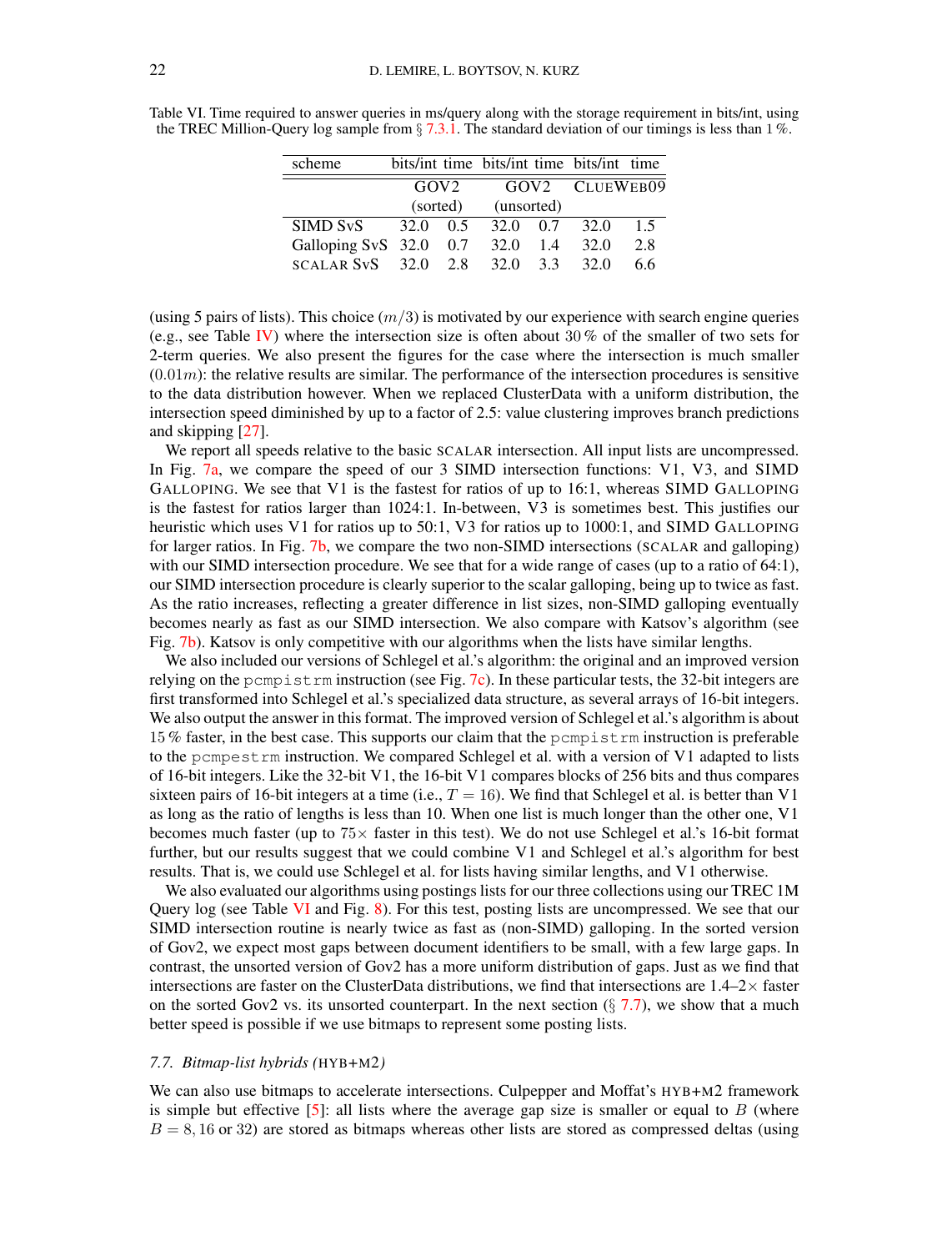<span id="page-22-1"></span><span id="page-22-0"></span>



<span id="page-22-2"></span>Figure 7. Intersection between two lists of different cardinality as described in § [7.6.](#page-20-0) We provide both the case where the size of the intersection is  $m/3$  and where the size of the intersection is 0.01m.

VARINT or another compression algorithm). To compute any intersection, the compressed lists are first intersected (e.g., using galloping) and the result is then checked against the bitmaps one by one. It is a hybrid approach in the sense that it uses both bitmaps and compressed deltas. We modify their framework by replacing the compression and intersection functions with SIMD-based ones. To simplify our analysis, we use galloping intersections with scalar compression schemes such as VARINT and FASTPFOR, and SIMD intersections with SIMD compression schemes. Intersections between lists are always computed over uncompressed lists. SIMD intersections are computed using the hybrid made of V1, V3 and SIMD GALLOPING presented in  $\S$  [6.2.1.](#page-14-1)

To improve data cache utilization, we split our corpora into parts processed separately (32 parts for GOV2 and 64 parts for ClueWeb09). The partition is based on document identifiers: we have, effectively, 32 or 64 independent indexes that apply to different document subsets. Thus, all intermediate results for a single part can fit into L3 cache. Given a query, we first obtain the result for the first part, then for the second, and so on. Finally, all partial results are collected in one array. In each part, we work directly on compressed lists and bitmaps, without other auxiliary data structures.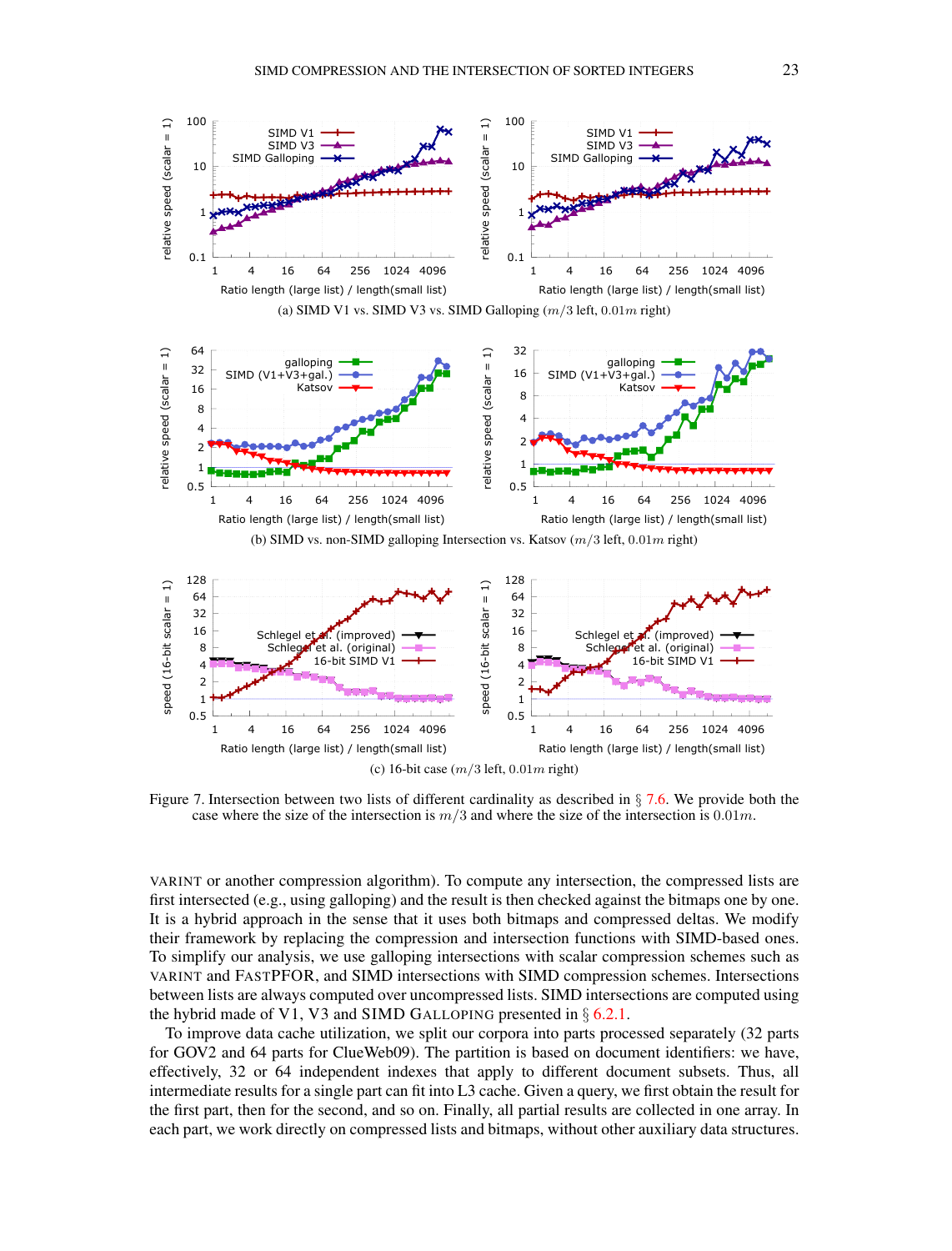<span id="page-23-0"></span>

Figure 8. Average time required to answer queries over uncompressed posting lists.

The lists are decompressed and then intersected. We expect our approach to be reasonably efficient given our benchmark: in Appendix [B,](#page-28-0) we validate it against an alternative that involves skipping.

As shown in Table [VII](#page-26-6) and Fig. [9,](#page-24-0) the schemes using SIMD instructions are 2–3 times faster than FASTPFOR and VARINT while having comparable compression ratios. The retrieval times can be improved (up to  $\approx 4 \times$ ) with the addition of bitmaps, but the index is sometimes larger (up to  $\approx 2 \times$ ).

For  $B = 8$ ,  $B = 16$ , and indices without bitmaps, the various S4-BP128-\* schemes provide different space vs. performance trade offs. For example, for ClueWeb09 and  $B = 8$ , S4-BP128-D4 is 11 % faster than S4-BP128-D1, but S4-BP128-D1 uses 7 % less space.

We also compare scalar vs. SIMD-based algorithms. For ClueWeb09, S4-FASTPFOR-D1 can be nearly twice as fast as the non-SIMD FASTPFOR scheme (see Fig. [10\)](#page-25-13). Even with  $B = 16$  where we rely more on the bitmaps for speed, S4-FASTPFOR is over 50 % faster than FASTPFOR (for ClueWeb09). As expected, for  $B = 32$ , there is virtually no difference in speed and compression ratios among various S4-BP128-\* compression schemes. However, S4-BP128-D4 is still about twice as fast as VARINT so that, even in this extreme case, our SIMD algorithms are worthwhile.

As a reference point, we also implemented intersections using the Skipper [\[35\]](#page-27-16) approach. In this last case, posting lists are stored as deltas compressed using VARINT. However, to support random access, we have an auxiliary data structure containing sampled uncompressed values with pointers inside the array of compressed deltas. We found that sampling every 32 integers gave good results. Because we need to store both the uncompressed integer and a pointer for each 32 integers, the auxiliary Skipper data structure adds about two bits of storage per integer. We refer to the original paper and to our software for details. We find that Skipper was 2 to 3 times faster than intersections over VARINT-compressed deltas (at the expense of storage) without bitmap, but compared with the HYB+M2 framework ( $B = 8, 16, 32$ ) or our SIMD-based approaches, it is not competitive. Though we could replace VARINT in Skipper by a faster alternative, we expect that the benefits of skipping would then be diminished.

We also recorded the median and the 90<sup>th</sup> percentile retrieval times. All these metrics benefited from our techniques. Moreover, our measures are accurate: after repeating experiments five times, we find that all standard deviations are less than  $1\%$ .

### 8. DISCUSSION AND CONCLUSIONS

We demonstrated that combining unpacking and differential coding resulted in faster decompression speeds, which were approximately  $30\%$  better than the best speeds reported previously [\[3\]](#page-25-2). To match the performance of these fast compression schemes, we additionally vectorized and optimized the intersection of posting lists. To this end, we introduced a family of algorithms exploiting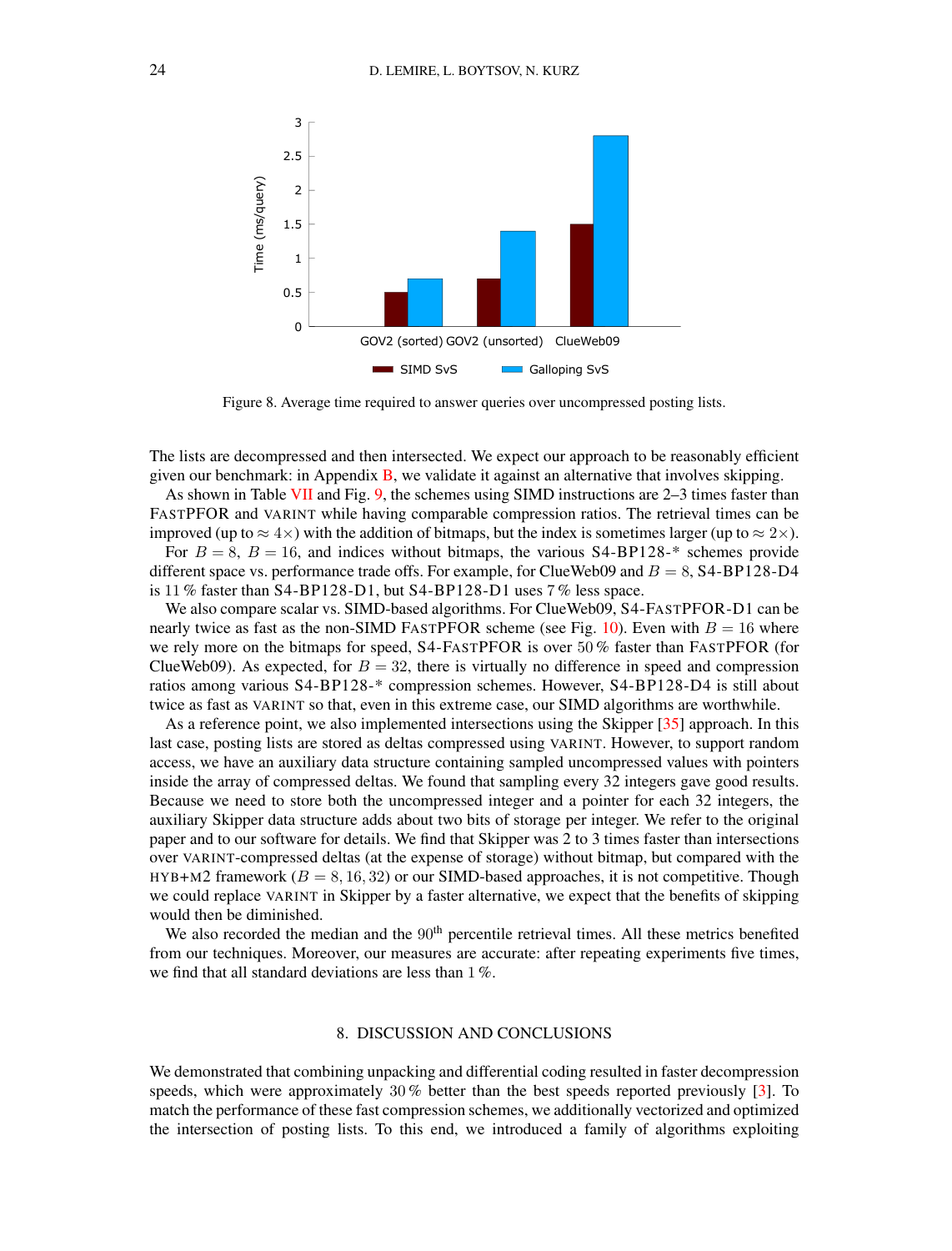<span id="page-24-0"></span>

Figure 9. Average time required to answer queries vs. the storage requirement in bits/int without bitmap

commonly available SIMD instructions (V1, V3 and SIMD GALLOPING). They are often twice as fast as the best non-SIMD algorithms. Then, we used our fast SIMD routines for decompression and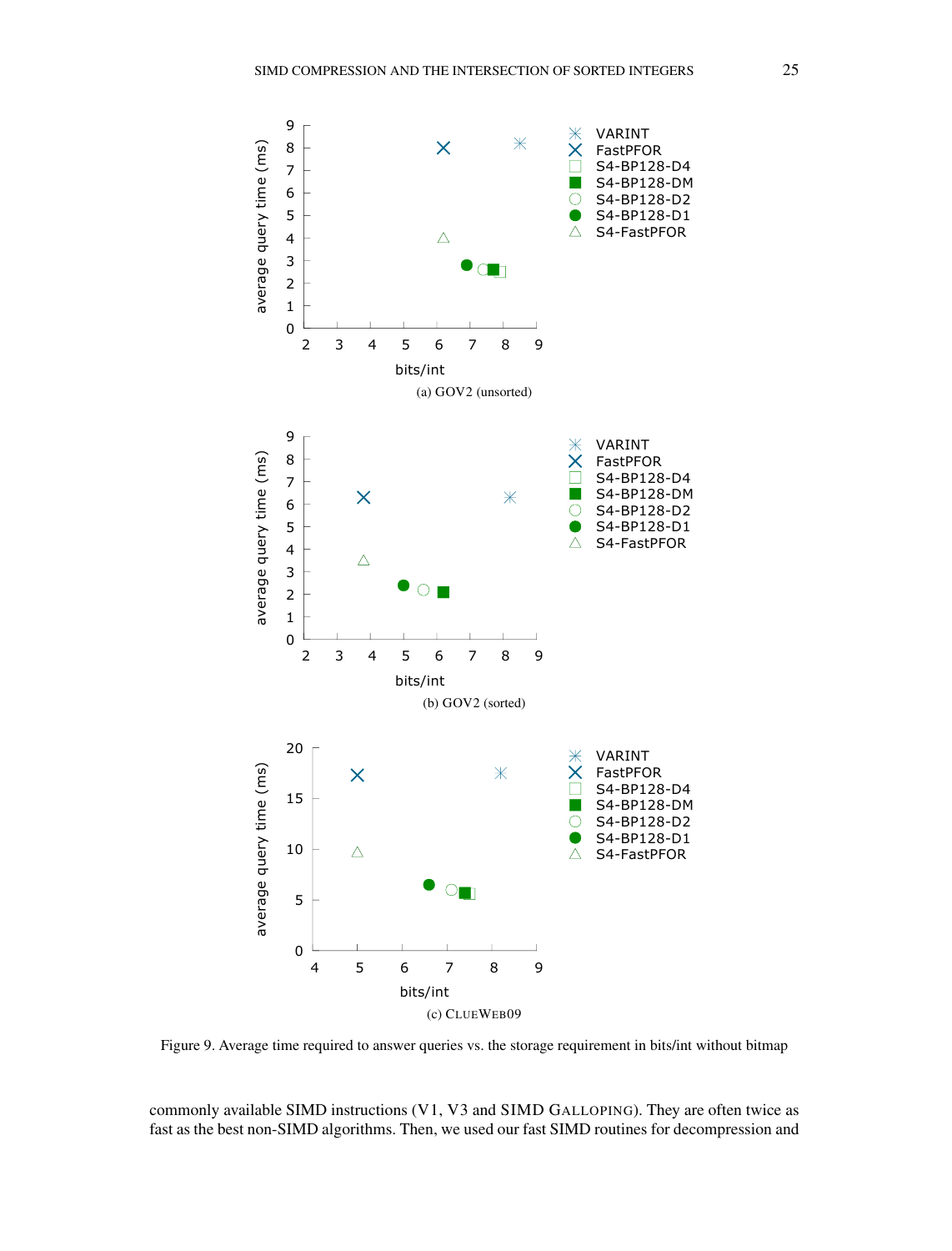<span id="page-25-13"></span>

Figure 10. Average time required to answer queries vs. the storage requirement in bits/int using partitions and various bitmap parameters ( $B = 8, 16, 32$ ) for CLUEWEB09.

posting intersection to accelerate Culpepper and Moffat's HYB+M2 [\[5\]](#page-25-4). We believe that HYB+M2 is one of the fastest published algorithms for conjunctive queries. Yet we were able to sometimes double the speed of HYB+M2 without sacrificing compression.

Our work was focused on 128-bit vectors. Intel and AMD recently released processors that support integer operations on 256-bit vectors using the new AVX2 instruction set. On such a processor, Willhalm et al. [\[36\]](#page-27-17) were able to double their bit unpacking speed. Moreover, Intel plans to support 512-bit vectors in 2015 on its commodity processors. Thus optimizing algorithms for SIMD instructions will become even more important in the near future.

#### **REFERENCES**

- <span id="page-25-0"></span>1. Catena M, Macdonald C, Ounis I. On inverted index compression for search engine efficiency. *Advances in Information Retrieval*, *Lecture Notes in Computer Science*, vol. 8416. Springer International Publishing, 2014; 359–371, doi:10.1007/978-3-319-06028-6 30.
- <span id="page-25-1"></span>2. Buttcher S, Clarke CLA. Index compression is good, especially for random access. Proceedings of the 16th ACM *conference on Information and Knowledge Management*, CIKM '07, ACM: New York, NY, USA, 2007; 761–770, doi:10.1145/1321440.1321546.
- <span id="page-25-2"></span>3. Lemire D, Boytsov L. Decoding billions of integers per second through vectorization. *Softw. Pract. Exper.* 2015; 45(1):1–29, doi:10.1002/spe.2203.
- <span id="page-25-3"></span>4. Ladner RE, Fischer MJ. Parallel prefix computation. *J. ACM* Oct 1980; 27(4):831–838, doi:10.1145/322217. 322232.
- <span id="page-25-4"></span>5. Culpepper JS, Moffat A. Efficient set intersection for inverted indexing. *ACM Trans. Inf. Syst.* Dec 2010; 29(1):1:1– 1:25, doi:10.1145/1877766.1877767.
- <span id="page-25-5"></span>6. Tatikonda S, Cambazoglu BB, Junqueira FP. Posting list intersection on multicore architectures. *Proceedings of the 34th international ACM SIGIR conference on Research and development in Information Retrieval*, SIGIR '11, ACM: New York, NY, USA, 2011; 963–972, doi:10.1145/2009916.2010045.
- <span id="page-25-6"></span>7. Kim Y, Seo J, Croft WB. Automatic boolean query suggestion for professional search. *Proceedings of the 34th International ACM SIGIR Conference on Research and Development in Information Retrieval*, SIGIR '11, ACM: New York, NY, USA, 2011; 825–834, doi:10.1145/2009916.2010026.
- <span id="page-25-7"></span>8. Stepanov AA, Gangolli AR, Rose DE, Ernst RJ, Oberoi PS. SIMD-based decoding of posting lists. *Proceedings of the 20th ACM International Conference on Information and Knowledge Management*, CIKM '11, ACM: New York, NY, USA, 2011; 317–326, doi:10.1145/2063576.2063627.
- <span id="page-25-8"></span>9. Ding B, König AC. Fast set intersection in memory. *Proc. VLDB Endow.* 2011; 4(4):255–266.
- <span id="page-25-9"></span>10. Transier F, Sanders P. Engineering basic algorithms of an in-memory text search engine. *ACM Trans. Inf. Syst.* Dec 2010; 29(1):2:1–2:37, doi:10.1145/1877766.1877768.
- <span id="page-25-10"></span>11. Moffat A, Zobel J. Self-indexing inverted files for fast text retrieval. *ACM Trans. Inf. Syst.* 1996; 14(4):349–379.
- <span id="page-25-11"></span>12. Baeza-Yates R. A fast set intersection algorithm for sorted sequences. *Combinatorial Pattern Matching*, *LNCS*, vol. 3109, Sahinalp S, Muthukrishnan S, Dogrusoz U (eds.). Springer Berlin / Heidelberg, 2004; 400–408.
- <span id="page-25-12"></span>13. Demaine ED, López-Ortiz A, Munro JI. Adaptive set intersections, unions, and differences. *Proceedings of the Eleventh Annual ACM-SIAM Symposium on Discrete Algorithms*, SODA '00, Society for Industrial and Applied Mathematics: Philadelphia, PA, USA, 2000; 743–752.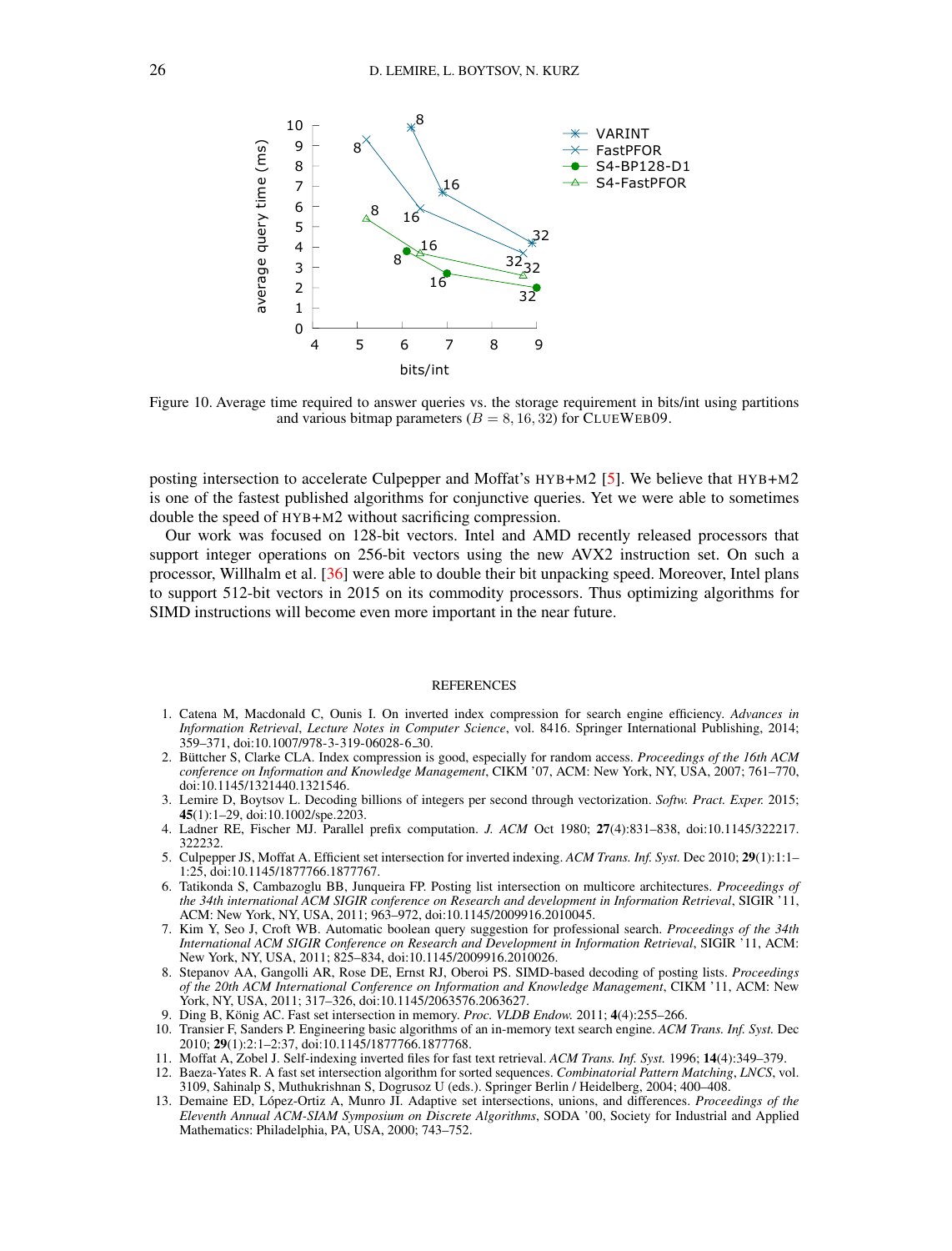| scheme                           | bits/int time     |                  | bits/int time     |                  | bits/int         | time             |
|----------------------------------|-------------------|------------------|-------------------|------------------|------------------|------------------|
|                                  | $\overline{GOV2}$ |                  | $\overline{GOV2}$ |                  | CLUEWEB09        |                  |
|                                  | (sorted)          |                  | (unsorted)        |                  |                  |                  |
| entropy                          | $\overline{1.9}$  |                  | 4.6               |                  | $\overline{3.1}$ |                  |
|                                  |                   | <b>NO BITMAP</b> |                   |                  |                  |                  |
| <b>VARINT</b>                    | 8.2               | $\overline{6.3}$ | $\overline{8.5}$  | 8.2              | 8.2              | 17.5             |
| <b>FASTPFOR</b>                  | 3.8               | 6.3              | 6.2               | 8.0              | 5.0              | 17.3             |
| S4-BP128-D4                      | 6.2               | 2.1              | 7.9               | 2.5              | 7.5              | 5.6              |
| S4-BP128-DM                      | 6.2               | 2.1              | 7.7               | 2.6              | 7.4              | 5.7              |
| S4-BP128-D2                      | 5.6               | 2.2              | 7.4               | 2.6              | 7.1              | 6.0              |
| S4-BP128-D1                      | 5.0               | 2.4              | 6.9               | 2.8              | 6.6              | 6.5              |
| <b>S4-FASTPFOR</b>               | 3.8               | 3.5              | 6.2               | 4.0              | 5.0              | 9.7              |
|                                  |                   |                  |                   |                  |                  |                  |
|                                  |                   | $B=8$            |                   |                  |                  |                  |
| <b>VARINT</b>                    | 5.8               | $\overline{3.0}$ | 7.4               | 4.7              | 6.2              | 9.9              |
| <b>FASTPFOR</b>                  | 4.3               | 3.0              | 6.3               | 4.5              | 5.2              | 9.3              |
| S4-BP128-D4                      | 5.7               | 1.2              | 7.4               | 1.6              | 6.5              | 3.4              |
| S4-BP128-DM                      | 5.7               | 1.2              | 7.3               | 1.6              | 6.4              | 3.4              |
| S4-BP128-D2                      | 5.5               | 1.3              | 7.1               | 1.6              | 6.3              | 3.6              |
| S4-BP128-D1                      | 5.3               | 1.4              | 6.8               | 1.7              | 6.1              | 3.8              |
| <b>S4-FASTPFOR</b>               | 4.3               | 1.9              | 6.3               | 2.3              | 5.2              | 5.4              |
|                                  |                   | $B = 16$         |                   |                  |                  |                  |
| <b>VARINT</b>                    | 6.3               | $\overline{2.1}$ | 8.2               | 3.2              | 6.9              | 6.7              |
| <b>FASTPFOR</b>                  | 5.5               | 2.1              | 7.6               | 2.9              | 6.4              | 5.9              |
| S4-BP128-D4                      | 6.5               | 0.9              | 8.4               | 1.2              | 7.2              | 2.5              |
| S4-BP128-D2                      | 6.4               | 1.0              | 8.1               | 1.2              | 7.1              | 2.6              |
| S4-BP128-D1                      | 6.2               | 1.1              | 7.9               | 1.3              | 7.0              | 2.7              |
| S4-FASTPFOR                      | 5.5               | 1.4              | 7.6               | 1.6              | 6.4              | 3.7              |
|                                  |                   | $B=32$           |                   |                  |                  |                  |
| <b>VARINT</b>                    | $\overline{8.2}$  | 1.4              | 11.1              | $\overline{2.0}$ | 8.9              | $\overline{4.2}$ |
| <b>FASTPFOR</b>                  | 7.8               | 1.5              | 10.9              | 1.8              | 8.7              | 3.7              |
| S4-BP128-D4                      | 8.4               | 0.8              | 11.2              | 0.9              | 9.1              | 1.9              |
| S4-BP128-D2                      | 8.4               | 0.8              | 11.1              | 1.0              | 9.1              | 2.0              |
| S4-BP128-D1                      | 8.3               | 0.8              | 11.0              | 1.0              | 9.0              | 2.0              |
| S4-FASTPFOR                      | 7.8               | 1.1              | 10.9              | 1.2              | 8.7              | 2.6              |
|                                  |                   |                  |                   |                  |                  |                  |
| $\overline{\text{Skipper}}$ [35] | 10.2              | 2.6              | 10.5              | 4.3              | 10.2             | 7.7              |

<span id="page-26-6"></span>Table VII. Time required to answer queries from TREC 1MQ in ms/query along with the storage requirement in bits/int. Entropies of the deltas are provided. We write S4-FASTPFOR as a shorthand for S4-FASTPFOR-D1. We omit S4-BP128-DM when it does not differ significantly from S4-BP128-D4.

<span id="page-26-0"></span>14. Barbay J, Lopez-Ortiz A, Lu T, Salinger A. An experimental investigation of set intersection algorithms for text ´ searching. *J. Exp. Algorithmics* Jan 2010; 14:7:3.7–7:3.24, doi:10.1145/1498698.1564507.

<span id="page-26-1"></span>15. Kane A, Tompa F. Skewed partial bitvectors for list intersection. *Proceedings of the 37th annual international ACM SIGIR conference on Research and development in information retrieval*, ACM, 2014; 263–272.

<span id="page-26-2"></span>16. Ding S, He J, Yan H, Suel T. Using graphics processors for high performance IR query processing. *Proceedings of the 18th international conference on World wide web*, WWW '09, ACM: New York, NY, USA, 2009; 421–430, doi:10.1145/1526709.1526766.

<span id="page-26-3"></span>17. Ao N, Zhang F, Wu D, Stones DS, Wang G, Liu X, Liu J, Lin S. Efficient parallel lists intersection and index compression algorithms using graphics processing units. *Proc. VLDB Endow.* May 2011; 4(8):470–481.

<span id="page-26-4"></span>18. Konow R, Navarro G, Clarke CL, López-Ortíz A. Faster and smaller inverted indices with treaps. *Proceedings of the 36th International ACM SIGIR Conference on Research and Development in Information Retrieval*, SIGIR '13, ACM: New York, NY, USA, 2013; 193–202, doi:10.1145/2484028.2484088.

<span id="page-26-5"></span>19. Vigna S. Quasi-succinct indices. *Proceedings of the Sixth ACM International Conference on Web Search and Data Mining*, WSDM '13, ACM: New York, NY, USA, 2013; 83–92.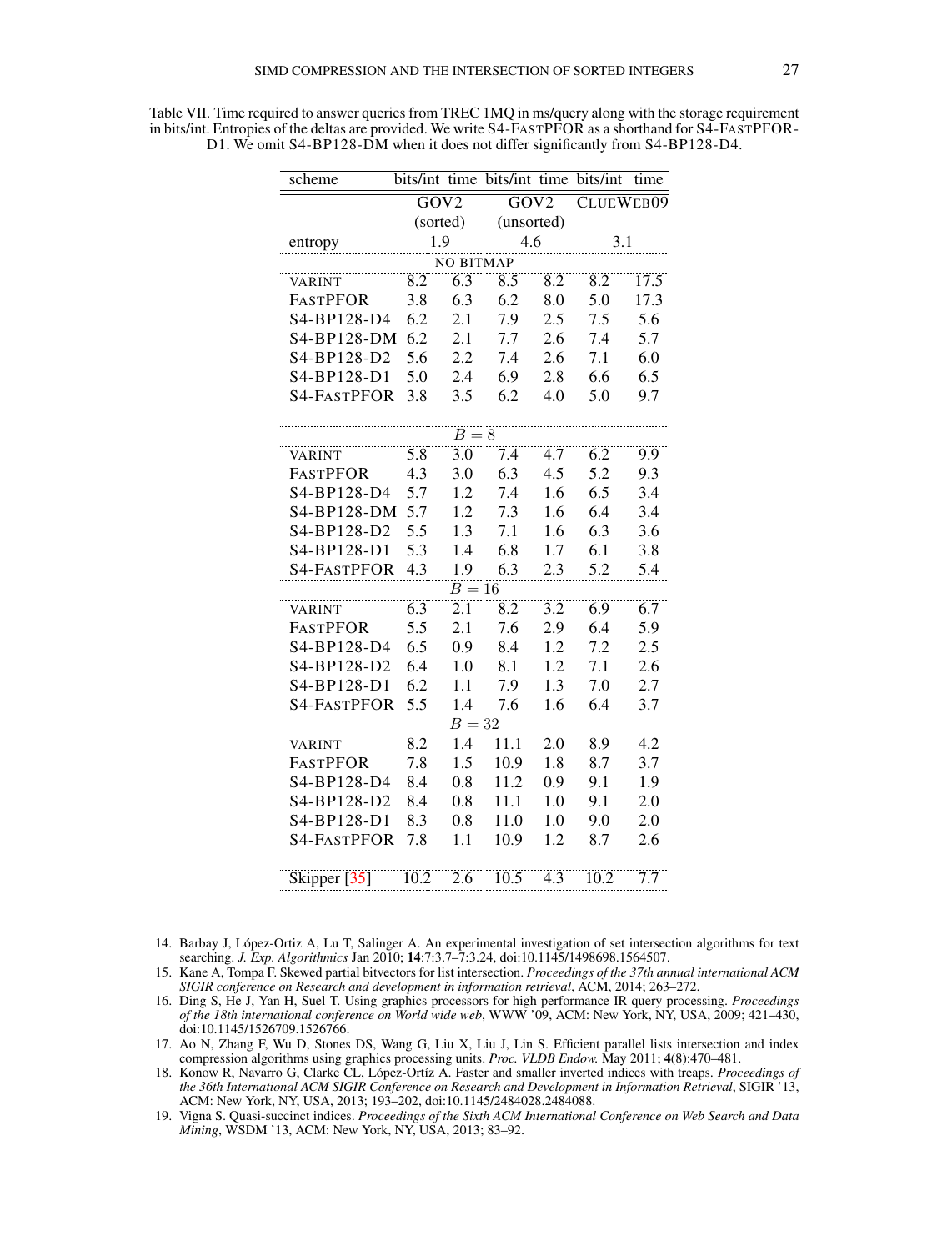- <span id="page-27-0"></span>20. Ottaviano G, Venturini R. Partitioned Elias-Fano indexes. *SIGIR '14*, ACM Press: New York, NY, USA, 2014.
- <span id="page-27-1"></span>21. Fog A. Instruction tables: Lists of instruction latencies, throughputs and micro-operation breakdowns for Intel, AMD and VIA CPUs. *Technical Report*, Copenhagen University College of Engineering 2014. [http://www.](http://www.agner.org/optimize/instruction_tables.pdf) [agner.org/optimize/instruction\\_tables.pdf](http://www.agner.org/optimize/instruction_tables.pdf) [last checked March 2015].
- <span id="page-27-2"></span>22. Intel Corporation. The Intel Intrinsics Guide. [https://software.intel.com/sites/landingpage/](https://software.intel.com/sites/landingpage/IntrinsicsGuide/) [IntrinsicsGuide/](https://software.intel.com/sites/landingpage/IntrinsicsGuide/) [last checked March 2015] 2014.
- <span id="page-27-3"></span>23. Thiel L, Heaps H. Program design for retrospective searches on large data bases. *Information Storage and Retrieval* 1972; 8(1):1–20.
- <span id="page-27-4"></span>24. Goldstein J, Ramakrishnan R, Shaft U. Compressing relations and indexes. *Proceedings of the Fourteenth International Conference on Data Engineering*, ICDE '98, IEEE Computer Society: Washington, DC, USA, 1998; 370–379.
- <span id="page-27-5"></span>25. Anh VN, Moffat A. Index compression using 64-bit words. *Softw. Pract. Exper.* 2010; 40(2):131–147, doi: 10.1002/spe.v40:2.
- <span id="page-27-6"></span>26. Zukowski M, Heman S, Nes N, Boncz P. Super-scalar RAM-CPU cache compression. *Proceedings of the 22nd International Conference on Data Engineering*, ICDE '06, IEEE Computer Society: Washington, DC, USA, 2006; 59–71, doi:10.1109/ICDE.2006.150.
- <span id="page-27-7"></span>27. Yan H, Ding S, Suel T. Inverted index compression and query processing with optimized document ordering. *Proceedings of the 18th International Conference on World Wide Web*, WWW '09, ACM: New York, NY, USA, 2009; 401–410, doi:10.1145/1526709.1526764.
- <span id="page-27-8"></span>28. Bentley JL, Yao ACC. An almost optimal algorithm for unbounded searching. *Inf. Process. Lett.* 1976; 5(3):82–87.
- 29. Zhou J, Ross KA. Implementing database operations using SIMD instructions. *Proceedings of the 2002 ACM SIGMOD International Conference on Management of Data*, SIGMOD '02, ACM: New York, NY, USA, 2002; 145–156, doi:10.1145/564691.564709.
- <span id="page-27-9"></span>30. Schlegel B, Willhalm T, Lehner W. Fast sorted-set intersection using SIMD instructions. *Proceedings of the 2nd International Workshop on Accelerating Data Management Systems Using Modern Processor and Storage Architectures*, ADMS '11, 2011; 1–8.
- <span id="page-27-10"></span>31. Katsov I. Fast intersection of sorted lists using SSE instructions. [http://highlyscalable.wordpress.](http://highlyscalable.wordpress.com/2012/06/05/fast-intersection-sorted-lists-sse/) [com/2012/06/05/fast-intersection-sorted-lists-sse/](http://highlyscalable.wordpress.com/2012/06/05/fast-intersection-sorted-lists-sse/) [last checked March 2015] 2009.
- <span id="page-27-11"></span>32. Balkesen C, Alonso G, Teubner J, Özsu M. Multicore, main-memory joins: Sort vs. hash revisited. Proc. VLDB *Endow.* 2013; 7(1):85–96.
- <span id="page-27-12"></span>33. Schlegel B, Gemulla R, Lehner W. k-ary search on modern processors. *Proceedings of the Fifth International Workshop on Data Management on New Hardware*, DaMoN '09, ACM: New York, NY, USA, 2009; 52–60, doi: 10.1145/1565694.1565705.
- <span id="page-27-14"></span>34. Polychroniou O, Ross KA. Vectorized bloom filters for advanced simd processors. *Proceedings of the Tenth International Workshop on Data Management on New Hardware*, DaMoN '14, ACM: New York, NY, USA, 2014; 1–6, doi:10.1145/2619228.2619234.
- <span id="page-27-15"></span>35. Tonellotto N, Macdonald C, Ounis I. Effect of different docid orderings on dynamic pruning retrieval strategies. *Proceedings of the 34th International ACM SIGIR Conference on Research and Development in Information Retrieval*, SIGIR '11, ACM: New York, NY, USA, 2011; 1179–1180, doi:10.1145/2009916.2010108.
- <span id="page-27-16"></span>36. Sanders P, Transier F. Intersection in integer inverted indices. *Proceedings of the 9th Workshop on Algorithm Engineering and Experiments*, ALENEX '07, SIAM, 2007; 71–83.
- <span id="page-27-17"></span>37. Willhalm T, Oukid I, Müller I, Faerber F. Vectorizing database column scans with complex predicates. *Proceedings of the 4th International Workshop on Accelerating Data Management Systems Using Modern Processor and Storage Architectures*, ADMS '13, 2013; 1–12.

#### <span id="page-27-13"></span>A. SAMPLE C++ CODE USING INTEL INTRINSICS FOR INTERSECTION ALGORITHMS

```
uint32_t *r // pointer to short list
uint32<sub>-t</sub> *f // pointer to long list
\frac{1}{\sqrt{2}} load T = 8 integers from f
\text{m128i} F = \text{mm}\text{-} loadu_si128 ((\text{mm}\text{-}m128i*) f);
-m128i G = -mm loadu si128 ((-m128i) f+1);
/ / r e p l i c a t e c u r r e n t v a l u e f r om r
\text{m128i} R = \text{mm} set 1 e pi 32 (* r);
/ / compare R and F , G
-m 1 28i T0 = mm cmpeq epi32 (F,R);
-m128i T1 = mm cmpeq epi32(G,R);
T = \text{mm}_o r_s i 128 (T0, T1);
/ ∗
   if SSE4 is supported, we can instead use
```